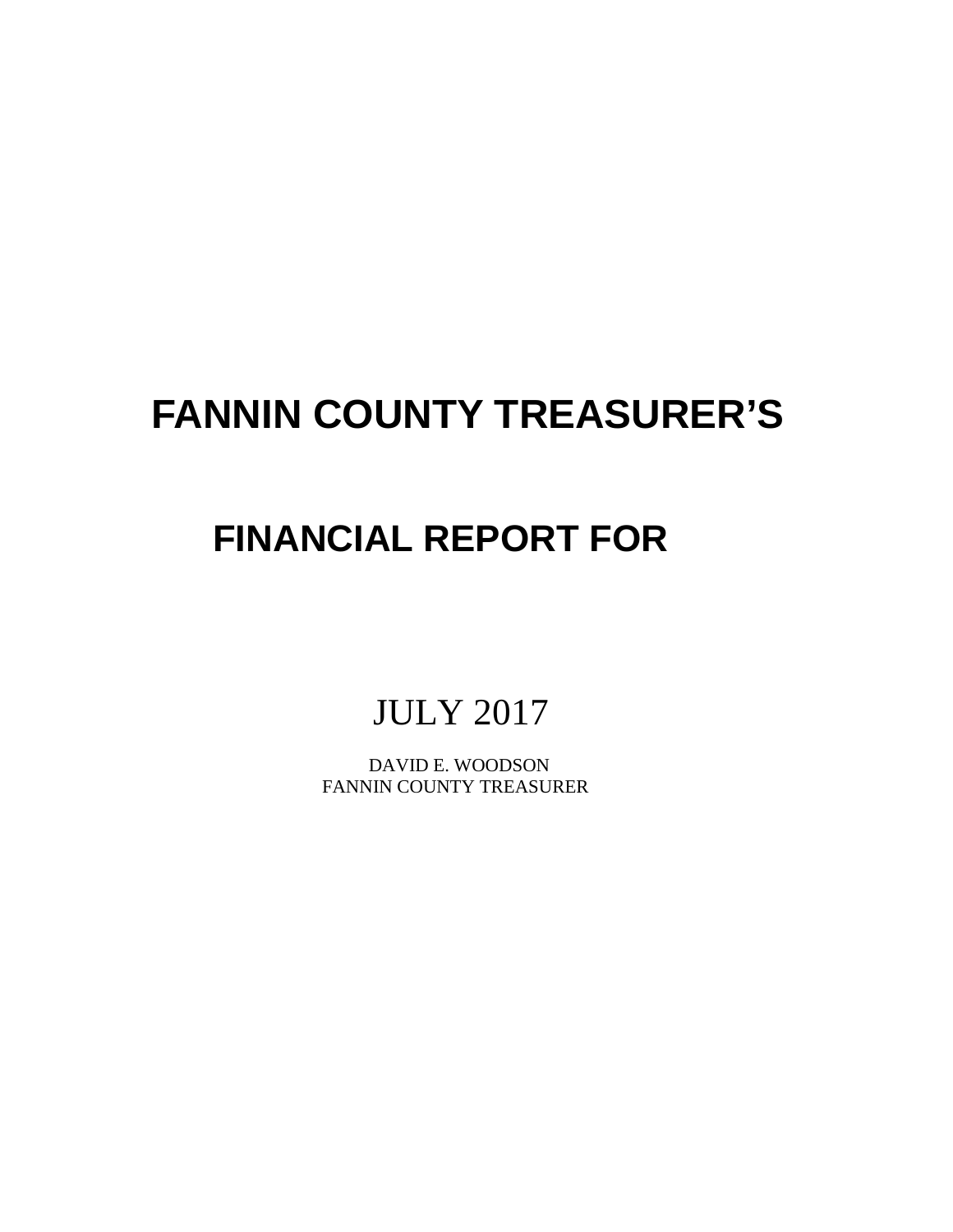08/01/2017 FUND DEPOSIT LISTING PAGE 1

| RECEIPT       | <b>RECEIVED</b> | DATE     | DATE    | DESCRIPTION          | <b>BANK</b> | <b>TNCOME</b> | <b>REPORT</b> | <b>AMOUNT</b> |
|---------------|-----------------|----------|---------|----------------------|-------------|---------------|---------------|---------------|
| <b>NUMBER</b> | <b>FROM</b>     | RECEIVED | DEPOSIT | RECEIVED<br>OF MONEY | ACCOUNT     | ACCOUNT       | CODES         | [VED          |
|               |                 |          |         |                      |             |               |               |               |

GENERAL FUND

=================================== 0000170826-01 TEXPOOL 07-01-2017 07-01-2017 JUNE 2017 INTEREST 10-103-175 10-360-100 2,567.18 0000170827-01 VISION MEDIA GROUP, INC. 07-03-2017 07-03-2017 JULY 2017 TOWER REN 10-103-100 10-370-100 200.00 0000170830-01 DISTRICT ATTORNEY TRUST 07-03-2017 07-03-2017 ADMIN. FEES 10-103-100 10-340-475 18.09 0000170830-02 DISTRICT ATTORNEY TRUST 07-03-2017 07-03-2017 CERTIFIED MAIL 10-103-100 10-475-311 32.73 0000170832-01 BOND SUPERVISION 07-03-2017 07-03-2017 WEEK OF 06/26/17 TH 10-103-100 10-340-573 1,660.00 0000170834-01 SECURUS 07-05-2017 07-05-2017 MAY 2017 JAIL PAY P 10-103-100 10-319-420 1,536.54 0000170835-01 TAX A/C 07-06-2017 07-06-2017 WEEK OF 06/30/17 10-103-100 10-321-200 2,791.80 0000170836-01 TAX A/C 07-06-2017 07-06-2017 WEEK OF 06/09/17 10-103-100 10-321-200 4.60 0000170837-01 TAX A/C 07-06-2017 07-06-2017 WEEK OF 06/16/17 10-103-100 10-321-200 4.60 0000170838-01 TAX A/C 07-06-2017 07-06-2017 WEEK OF 06/23/17 16 10-103-100 10-321-250 815.00 0000170839-01 TAX A/C 07-06-2017 07-06-2017 WEEK OF 06/23/17 10-103-100 10-321-200 2,086.15 0000170840-01 APPRAISAL DISTRICT 07-06-2017 07-06-2017 TAXES 10-103-100 10-310-110 22,851.99 0000170840-02 APPRAISAL DISTRICT 07-06-2017 07-06-2017 TAXES 10-103-100 10-321-901 468.19 0000170840-07 APPRAISAL DISTRICT 07-06-2017 07-06-2017 TAXES 10-103-100 10-310-120 1,028.70 0000170845-01 LEGEND BANK 625.43 67-08-2017 07-08-2017 JUNE 2017 INTEREST 10-103-100 10-360-100 625.43 0000170845-29 LEGEND BANK 07-08-2017 07-08-2017 JUNE 2017 INTEREST 10-100-100 10-360-100 1.62 0000170846-01 COMPTROLLER 07-10-2017 07-10-2017 UNCLAIMED PROPERTY 10-103-100 10-370-130 581.74 0000170847-01 COMPTROLLER 07-10-2017 07-10-2017 WITNESS 10-103-100 10-475-439 301.71 0000170848-01 FANNIN COUNTY HEALTH DEPT 07-10-2017 07-10-2017 MAY 2017 PERMITS AN 10-103-100 10-320-545 1,775.00 0000170849-01 FANNIN COUNTY HEALTH DEPT 07-10-2017 07-10-2017 JUNE 2017 PERMITS A 10-103-100 10-320-545 1,500.00 0000170850-01 TEXAS DISTRICT & COUNTY 07-10-2017 07-10-2017 TRAVEL REIMBURSEMEN 10-103-100 10-475-427 110.00 0000170854-01 BENNY ENLOE 07-10-2017 07-10-2017 SUBDIVISION FEES 10-103-100 10-340-652 530.00 0000170855-01 JON CARLO FLOYD 07-10-2017 07-10-2017 SUBDIVISION FEES 10-103-100 10-340-652 600.00 0000170858-01 DISTRICT CLERK 07-11-2017 07-11-2017 JUNE 1-30, 2017 10-103-100 10-318-130 6,615.13 0000170858-02 DISTRICT CLERK 07-11-2017 07-11-2017 JUNE 1-30, 2017 10-103-100 10-318-132 42.73 0000170858-03 DISTRICT CLERK 07-11-2017 07-11-2017 JUNE 1-30, 2017 10-103-100 10-340-135 240.00 0000170858-04 DISTRICT CLERK 07-11-2017 07-11-2017 JUNE 1-30, 2017 10-103-100 10-340-450 5,992.96 0000170858-05 DISTRICT CLERK 07-11-2017 07-11-2017 JUNE 1-30, 2017 10-103-100 10-340-475 100.00 0000170858-06 DISTRICT CLERK 07-11-2017 07-11-2017 JUNE 1-30, 2017 10-103-100 10-340-560 1,289.21 0000170858-07 DISTRICT CLERK 07-11-2017 07-11-2017 JUNE 1-30, 2017 10-103-100 10-340-600 10-340-600 0000170858-08 DISTRICT CLERK 07-11-2017 07-11-2017 JUNE 1-30, 2017 10-103-100 10-370-162 359.45 0000170858-09 DISTRICT CLERK 07-11-2017 07-11-2017 JUNE 1-30, 2017 10-103-100 10-370-163 32.15 0000170858-10 DISTRICT CLERK 07-11-2017 07-11-2017 JUNE 1-30, 2017 10-103-100 10-370-164 128.63 0000170858-11 DISTRICT CLERK 07-11-2017 07-11-2017 JUNE 1-30, 2017 10-103-100 10-370-166 6.45 0000170858-12 DISTRICT CLERK 07-11-2017 07-11-2017 JUNE 1-30, 2017 10-103-100 10-370-167 41.39 0000170859-01 BOND SUPERVISION 07-11-2017 07-11-2017 WEEK OF 07/03/17 TH 10-103-100 10-340-573 1,320.00 0000170860-01 TAX A/C 07-11-2017 07-11-2017 WEEK OF 07/07/17 10-103-100 10-321-200 2,201.36 0000170861-01 TAX A/C 07-11-2017 07-11-2017 WEEK OF 07/07/17 17 10-103-100 10-321-250 890.00 0000170862-01 TAX A/C 07-11-2017 07-11-2017 WEEK OF 06/30/17 18 10-103-100 10-321-250 940.00 0000170863-01 FANNIN COUNTY HEALTH INSP 07-11-2017 07-11-2017 JUNE 2017 PERMITS & 10-103-100 10-320-300 9,548.82 0000170864-01 CONSTABLE PCT. # 1 07-12-2017 07-12-2017 SERVE PAPERS 10-103-100 10-340-551 70.00 0000170865-01 APPRAISAL DISTRICT  $07-13-2017$  07-13-2017 TAXES  $10-103-100$   $10-310-110$   $12,764.64$ 0000170865-06 APPRAISAL DISTRICT 07-13-2017 07-13-2017 TAXES 10-103-100 10-310-120 359.58 0000170867-01 COMPTROLLER 07-14-2017 07-14-2017 MAY 2017 LOCAL SALE 10-103-100 10-318-160 66,828.52 0000170869-01 COMPTROLLER 07-17-2017 07-17-2017 PHYSICAL EVID. ANAL 10-103-100 10-425-465 150.00 0000170870-01 BOND SUPERVISION 07-17-2017 07-17-2017 WEEK OF 07/10/17 TH 10-103-100 10-340-573 1,260.00 0000170873-01 CONSTABLE PCT. # 3 07-17-2017 07-17-2017 SERVE PAPERS 10-103-100 10-340-553 70.00 0000170874-01 CONSTABLE PCT. # 3 07-17-2017 07-17-2017 SERVE PAPERS 10-103-100 10-340-553 70.00 0000170875-01 COUNTY CLERK 07-18-2017 07-18-2017 MAR. 2017 10-103-100 10-318-130 6,678.69 0000170875-02 COUNTY CLERK 07-18-2017 07-18-2017 MAR. 2017 10-103-100 10-340-560 2,419.56 0000170875-03 COUNTY CLERK 07-18-2017 07-18-2017 MAR. 2017 10-103-100 10-340-403 23,198.70 0000170875-04 COUNTY CLERK 07-18-2017 07-18-2017 MAR. 2017 10-103-100 10-370-162 107.59 0000170875-05 COUNTY CLERK 07-18-2017 07-18-2017 MAR. 2017 10-103-100 10-370-163 43.45 0000170875-06 COUNTY CLERK 07-18-2017 07-18-2017 MAR. 2017 10-103-100 10-370-164 173.81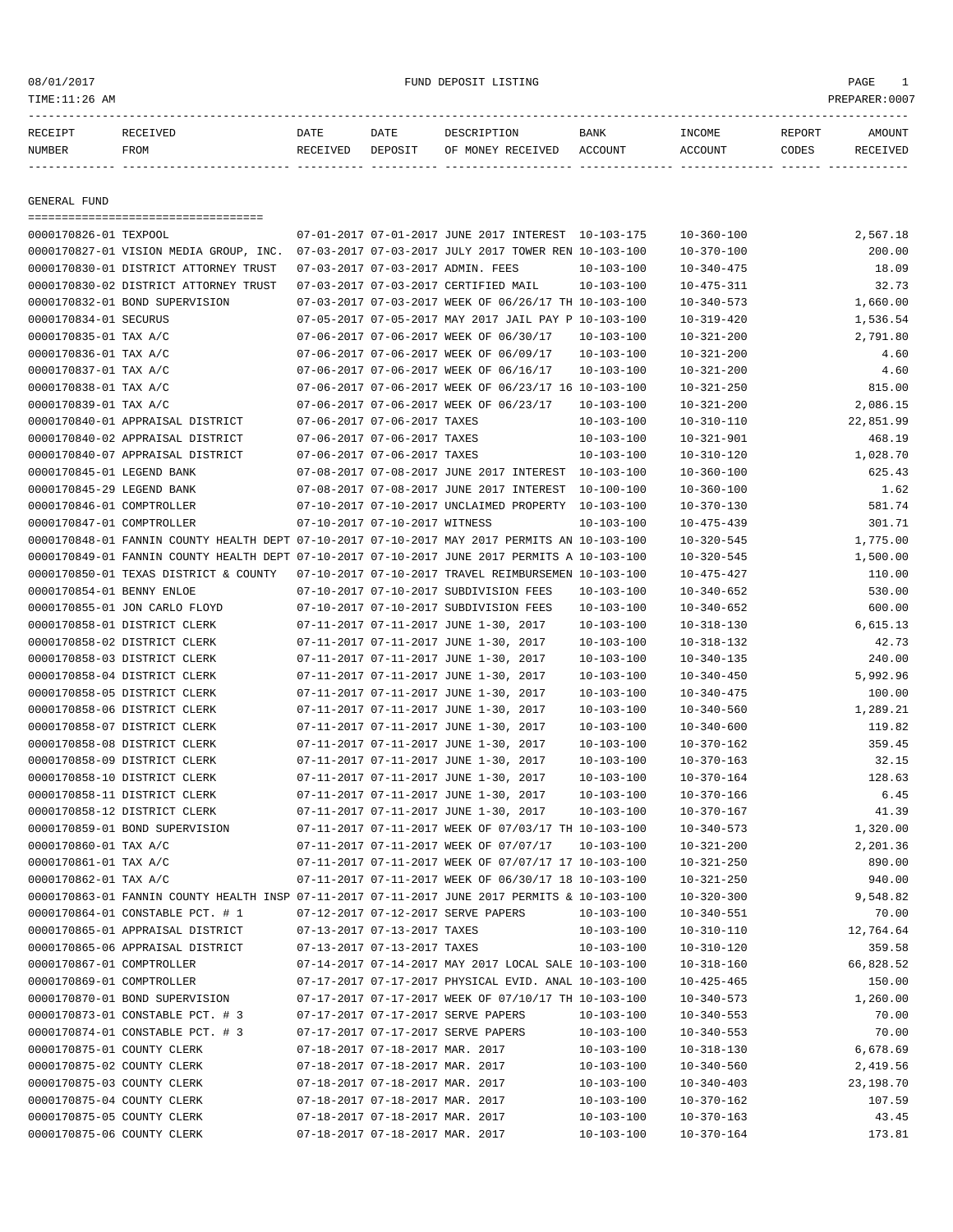## 08/01/2017 FUND DEPOSIT LISTING PAGE 2

| RECEIPT | RECEIVED | DATE | DATE | DESCRIPTION                                | BANK | INCOME  | REPORT | AMOUNT   |
|---------|----------|------|------|--------------------------------------------|------|---------|--------|----------|
| NUMBER  | FROM     |      |      | RECEIVED DEPOSIT OF MONEY RECEIVED ACCOUNT |      | ACCOUNT | CODES  | RECEIVED |
|         |          |      |      |                                            |      |         |        |          |
|         |          |      |      |                                            |      |         |        |          |

GENERAL FUND

===================================

| 0000170875-07 COUNTY CLERK |                                                                                              | 07-18-2017 07-18-2017 MAR. 2017  |                                                      | $10 - 103 - 100$ | $10 - 370 - 166$ | 16.39     |
|----------------------------|----------------------------------------------------------------------------------------------|----------------------------------|------------------------------------------------------|------------------|------------------|-----------|
| 0000170875-08 COUNTY CLERK |                                                                                              | 07-18-2017 07-18-2017 MAR. 2017  |                                                      | $10 - 103 - 100$ | $10 - 370 - 167$ | 108.97    |
| 0000170875-09 COUNTY CLERK |                                                                                              | 07-18-2017 07-18-2017 MAR. 2017  |                                                      | $10 - 103 - 100$ | $10 - 340 - 400$ | 53.96     |
| 0000170875-10 COUNTY CLERK |                                                                                              | 07-18-2017 07-18-2017 MAR. 2017  |                                                      | $10 - 103 - 100$ | $10 - 340 - 475$ | 769.65    |
| 0000170875-11 COUNTY CLERK |                                                                                              | 07-18-2017 07-18-2017 MAR. 2017  |                                                      | $10 - 103 - 100$ | $10 - 340 - 551$ | 0.18      |
| 0000170875-12 COUNTY CLERK |                                                                                              | 07-18-2017 07-18-2017 MAR. 2017  |                                                      | $10 - 103 - 100$ | $10 - 340 - 601$ | 125.75    |
| 0000170875-13 COUNTY CLERK |                                                                                              | 07-18-2017 07-18-2017 MAR. 2017  |                                                      | $10 - 103 - 100$ | $10 - 318 - 132$ | 2,596.85  |
| 0000170875-14 COUNTY CLERK |                                                                                              | 07-18-2017 07-18-2017 MAR. 2017  |                                                      | $10 - 103 - 100$ | $10 - 352 - 201$ | 5.91      |
| 0000170875-15 COUNTY CLERK |                                                                                              | 07-18-2017 07-18-2017 MAR. 2017  |                                                      | $10 - 103 - 100$ | $10 - 360 - 100$ | 1.80      |
| 0000170876-01 COUNTY CLERK |                                                                                              | 07-18-2017 07-18-2017 APRIL 2017 |                                                      | $10 - 103 - 100$ | $10 - 318 - 130$ | 4,602.71  |
| 0000170876-02 COUNTY CLERK |                                                                                              | 07-18-2017 07-18-2017 APRIL 2017 |                                                      | $10 - 103 - 100$ | $10 - 340 - 560$ | 1,728.25  |
| 0000170876-03 COUNTY CLERK |                                                                                              | 07-18-2017 07-18-2017 APRIL 2017 |                                                      | $10 - 103 - 100$ | $10 - 340 - 403$ | 18,796.66 |
| 0000170876-04 COUNTY CLERK |                                                                                              | 07-18-2017 07-18-2017 APRIL 2017 |                                                      | $10 - 103 - 100$ | $10 - 370 - 162$ | 15.00     |
| 0000170876-05 COUNTY CLERK |                                                                                              | 07-18-2017 07-18-2017 APRIL 2017 |                                                      | $10 - 103 - 100$ | $10 - 370 - 163$ | 34.26     |
| 0000170876-06 COUNTY CLERK |                                                                                              | 07-18-2017 07-18-2017 APRIL 2017 |                                                      | $10 - 103 - 100$ | $10 - 370 - 164$ | 137.05    |
| 0000170876-07 COUNTY CLERK |                                                                                              | 07-18-2017 07-18-2017 APRIL 2017 |                                                      | $10 - 103 - 100$ | $10 - 370 - 166$ | 14.12     |
| 0000170876-08 COUNTY CLERK |                                                                                              | 07-18-2017 07-18-2017 APRIL 2017 |                                                      | $10 - 103 - 100$ | $10 - 370 - 167$ | 94.49     |
| 0000170876-09 COUNTY CLERK |                                                                                              | 07-18-2017 07-18-2017 APRIL 2017 |                                                      | $10 - 103 - 100$ | $10 - 340 - 400$ | 24.00     |
| 0000170876-10 COUNTY CLERK |                                                                                              | 07-18-2017 07-18-2017 APRIL 2017 |                                                      | $10 - 103 - 100$ | $10 - 340 - 475$ | 636.61    |
| 0000170876-11 COUNTY CLERK |                                                                                              | 07-18-2017 07-18-2017 APRIL 2017 |                                                      | $10 - 103 - 100$ | $10 - 340 - 551$ | 0.11      |
| 0000170876-12 COUNTY CLERK |                                                                                              | 07-18-2017 07-18-2017 APRIL 2017 |                                                      | $10 - 103 - 100$ | $10 - 340 - 601$ | 45.00     |
| 0000170876-13 COUNTY CLERK |                                                                                              | 07-18-2017 07-18-2017 APRIL 2017 |                                                      | $10 - 103 - 100$ | $10 - 318 - 132$ | 1,821.02  |
| 0000170876-14 COUNTY CLERK |                                                                                              | 07-18-2017 07-18-2017 APRIL 2017 |                                                      | $10 - 103 - 100$ | $10 - 360 - 100$ | 1.38      |
|                            | 0000170877-01 COCA-COLA SOUTHWEST                                                            |                                  | 07-18-2017 07-18-2017 COCA-COLA COMMISSIO 10-103-100 |                  | $10 - 370 - 565$ | 72.11     |
|                            | 0000170879-01 APPRAISAL DISTRICT                                                             | 07-20-2017 07-20-2017 TAXES      |                                                      | $10 - 103 - 100$ | $10 - 310 - 110$ | 15,919.05 |
|                            | 0000170879-02 APPRAISAL DISTRICT                                                             | 07-20-2017 07-20-2017 TAXES      |                                                      | $10 - 103 - 100$ | $10 - 321 - 901$ | 10.00     |
|                            | 0000170879-07 APPRAISAL DISTRICT                                                             | 07-20-2017 07-20-2017 TAXES      |                                                      | $10 - 103 - 100$ | $10 - 310 - 120$ | 3,490.16  |
|                            | 0000170883-01 THE AMERICAN BOTTLING COM 07-21-2017 07-21-2017 DR. PEPPER COMMISSI 10-103-100 |                                  |                                                      |                  | $10 - 370 - 510$ | 20.00     |
|                            | 0000170884-01 BOND SUPERVISION                                                               |                                  | 07-24-2017 07-24-2017 WEEK OF 07/17/17 TH 10-103-100 |                  | $10 - 340 - 573$ | 780.00    |
| 0000170885-01 COMPTROLLER  |                                                                                              |                                  | 07-24-2017 07-24-2017 MB GR CNTY ALLOC.              | 10-103-100       | $10 - 318 - 140$ | 1,791.66  |
| 0000170885-02 COMPTROLLER  |                                                                                              |                                  | 07-24-2017 07-24-2017 MB SALES CNTY ALLOC 10-103-100 |                  | $10 - 318 - 140$ | 2,194.40  |
| 0000170886-01 COMPTROLLER  |                                                                                              |                                  | 07-24-2017 07-24-2017 COUNTY SUPP. FOR ST 10-103-100 |                  | $10 - 370 - 152$ | 359.81    |
|                            | 0000170887-01 HONEY GROVE I.S.D.                                                             |                                  | 07-24-2017 07-24-2017 BALANCE FOR MAY 7, 10-103-100  |                  | $10 - 404 - 430$ | 1.95      |
|                            | 0000170888-01 CITY OF LADONIA                                                                |                                  | 07-24-2017 07-24-2017 BALANCE FOR MAY 7, 10-103-100  |                  | $10 - 404 - 430$ | 1.95      |
|                            | 0000170889-02 TRENTON I.S. D.                                                                |                                  | 07-24-2017 07-24-2017 MAY 7, 2017 EARLY & 10-103-100 |                  | $10 - 340 - 484$ | 75.00     |
|                            | 0000170889-03 TRENTON I.S. D.                                                                |                                  | 07-24-2017 07-24-2017 MAY 7, 2017 EARLY & 10-103-100 |                  | $10 - 404 - 430$ | 6.00      |
|                            | 0000170890-02 CITY OF BONHAM                                                                 |                                  | 07-24-2017 07-24-2017 MAY 6, 2017 EARLY & 10-103-100 |                  | $10 - 340 - 484$ | 75.00     |
|                            | 0000170890-03 CITY OF BONHAM                                                                 |                                  | 07-24-2017 07-24-2017 MAY 6, 2017 EARLY & 10-103-100 |                  | $10 - 404 - 430$ | 6.00      |
|                            | 0000170891-01 AMERICAN TOWERS                                                                |                                  | 07-24-2017 07-24-2017 AUG. 2017 TOWER REN 10-103-100 |                  | $10 - 370 - 115$ | 925.75    |
| 0000170893-01 TAX A/C      |                                                                                              |                                  | 07-25-2017 07-25-2017 WEEK OF 07/07/17               | 10-103-100       | $10 - 321 - 200$ | 29.90     |
| 0000170894-01 TAX A/C      |                                                                                              |                                  | 07-25-2017 07-25-2017 WEEK OF 07/14/17               | $10 - 103 - 100$ | $10 - 321 - 200$ | 4.60      |
| 0000170895-01 TAX A/C      |                                                                                              |                                  | 07-25-2017 07-25-2017 WEEK OF 07/14/17               | 10-103-100       | $10 - 321 - 200$ | 1,942.15  |
| 0000170896-01 TAX A/C      |                                                                                              |                                  | 07-25-2017 07-25-2017 WEEK OF 07/14/17 14 10-103-100 |                  | $10 - 321 - 250$ | 735.00    |
| 0000170897-01 TAX A/C      |                                                                                              |                                  | 07-25-2017 07-25-2017 WEEK OF 06/23/17               | $10 - 103 - 100$ | $10 - 321 - 200$ | 13.80     |
| 0000170898-01 TAX A/C      |                                                                                              |                                  | 07-25-2017 07-25-2017 WEEK OF 06/23/17               | $10 - 103 - 100$ | $10 - 321 - 200$ | 50.60     |
| 0000170901-01 COMPTROLLER  |                                                                                              |                                  | 07-26-2017 07-26-2017 UTILITY REIMBURSEME 10-103-100 |                  | $10 - 370 - 147$ | 1,058.09  |
|                            | 0000170902-01 APPRAISAL DISTRICT                                                             | 07-27-2017 07-27-2017 TAXES      |                                                      | $10 - 103 - 100$ | $10 - 310 - 110$ | 11,299.44 |
|                            | 0000170902-02 APPRAISAL DISTRICT                                                             | 07-27-2017 07-27-2017 TAXES      |                                                      | $10 - 103 - 100$ | $10 - 321 - 901$ | 244.95    |
|                            | 0000170902-07 APPRAISAL DISTRICT                                                             | 07-27-2017 07-27-2017 TAXES      |                                                      | $10 - 103 - 100$ | $10 - 310 - 120$ | 5,369.66  |
|                            | 0000170903-01 SURETY BAIL BOND TRUST                                                         |                                  | 07-27-2017 07-27-2017 COMM. ON BAIL BOND 10-103-100  |                  | $10 - 352 - 100$ | 184.50    |
|                            | 0000170903-02 SURETY BAIL BOND TRUST                                                         |                                  | 07-27-2017 07-27-2017 COURT COSTS/ARREST 10-103-100  |                  | $10 - 409 - 489$ | 1,660.50  |
|                            | 0000170911-01 TEXAS ASSOCIATION OF                                                           |                                  | 07-31-2017 07-31-2017 R&M AUTOMOBILES                | $10 - 103 - 100$ | $10 - 560 - 454$ | 1,000.00  |
|                            | 0000170912-01 BOND SUPERVISION                                                               |                                  | 07-31-2017 07-31-2017 WEEK OF 07/24/17 TH 10-103-100 |                  | $10 - 340 - 573$ | 1,320.00  |
|                            |                                                                                              |                                  |                                                      |                  |                  |           |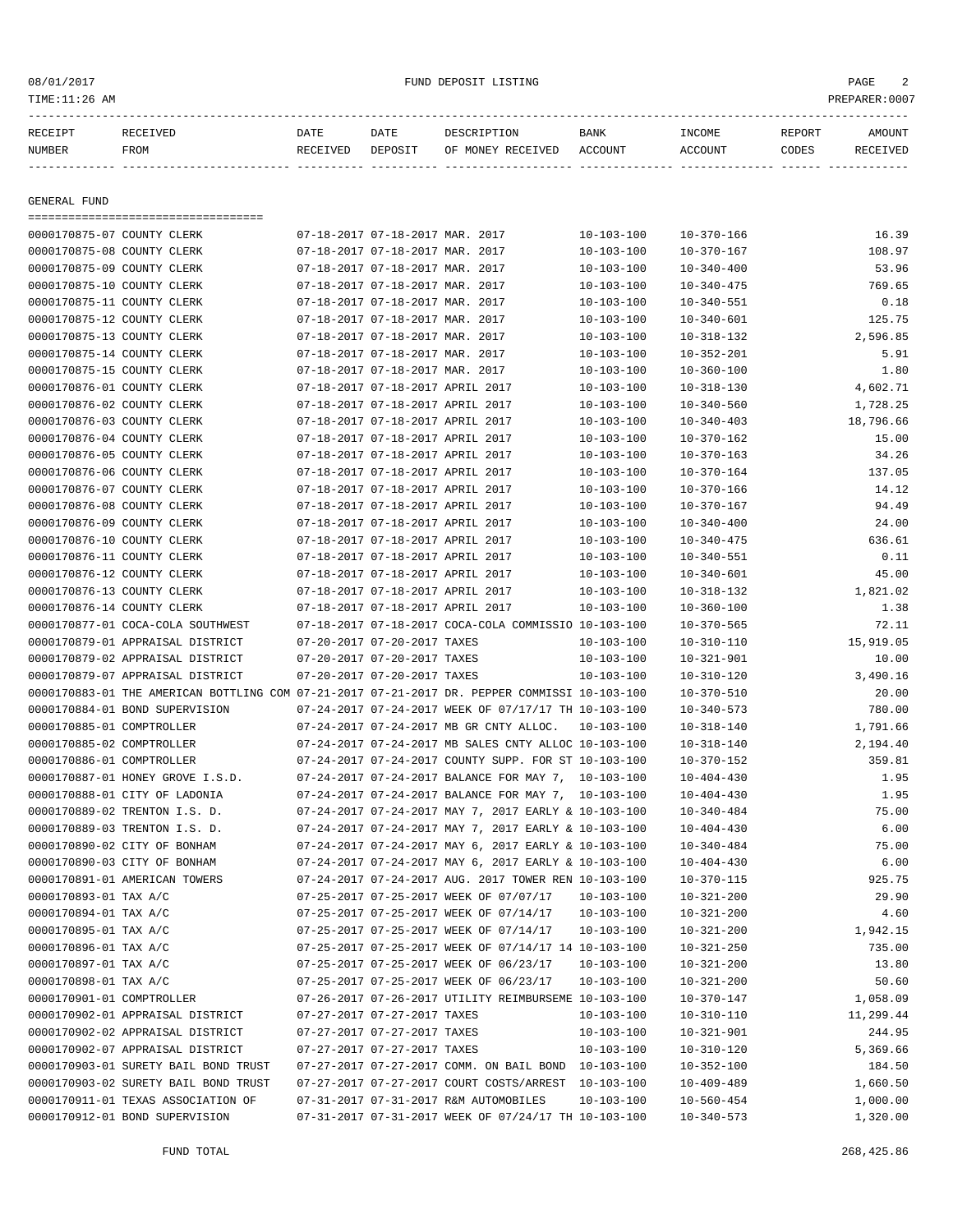TIME:11:26 AM PREPARER:0007

| RECEIPT | <b>RECEIVED</b> | DATE     | DATE    | DESCRIPTION       | <b>BANK</b> | INCOME  | REPORT | AMOUNT          |
|---------|-----------------|----------|---------|-------------------|-------------|---------|--------|-----------------|
| NUMBER  | FROM            | RECEIVED | DEPOSIT | OF MONEY RECEIVED | ACCOUNT     | ACCOUNT | CODES  | <b>RECEIVED</b> |
|         |                 |          |         |                   |             |         |        |                 |

## COURTHOUSE SECURITY

| 0000170845-02 LEGEND BANK    | 07-08-2017 07-08-2017 JUNE 2017 INTEREST 11-103-100 |                  | 11-360-100       | 6.64   |
|------------------------------|-----------------------------------------------------|------------------|------------------|--------|
| 0000170858-13 DISTRICT CLERK | 07-11-2017 07-11-2017 JUNE 1-30, 2017               | $11 - 103 - 100$ | $11 - 340 - 650$ | 228.47 |
| 0000170875-16 COUNTY CLERK   | 07-18-2017 07-18-2017 MAR. 2017                     | $11 - 103 - 100$ | $11 - 340 - 600$ | 959.57 |
| 0000170876-15 COUNTY CLERK   | 07-18-2017 07-18-2017 APRIL 2017                    | $11 - 103 - 100$ | $11 - 340 - 600$ | 767.99 |

FUND TOTAL  $1,962.67$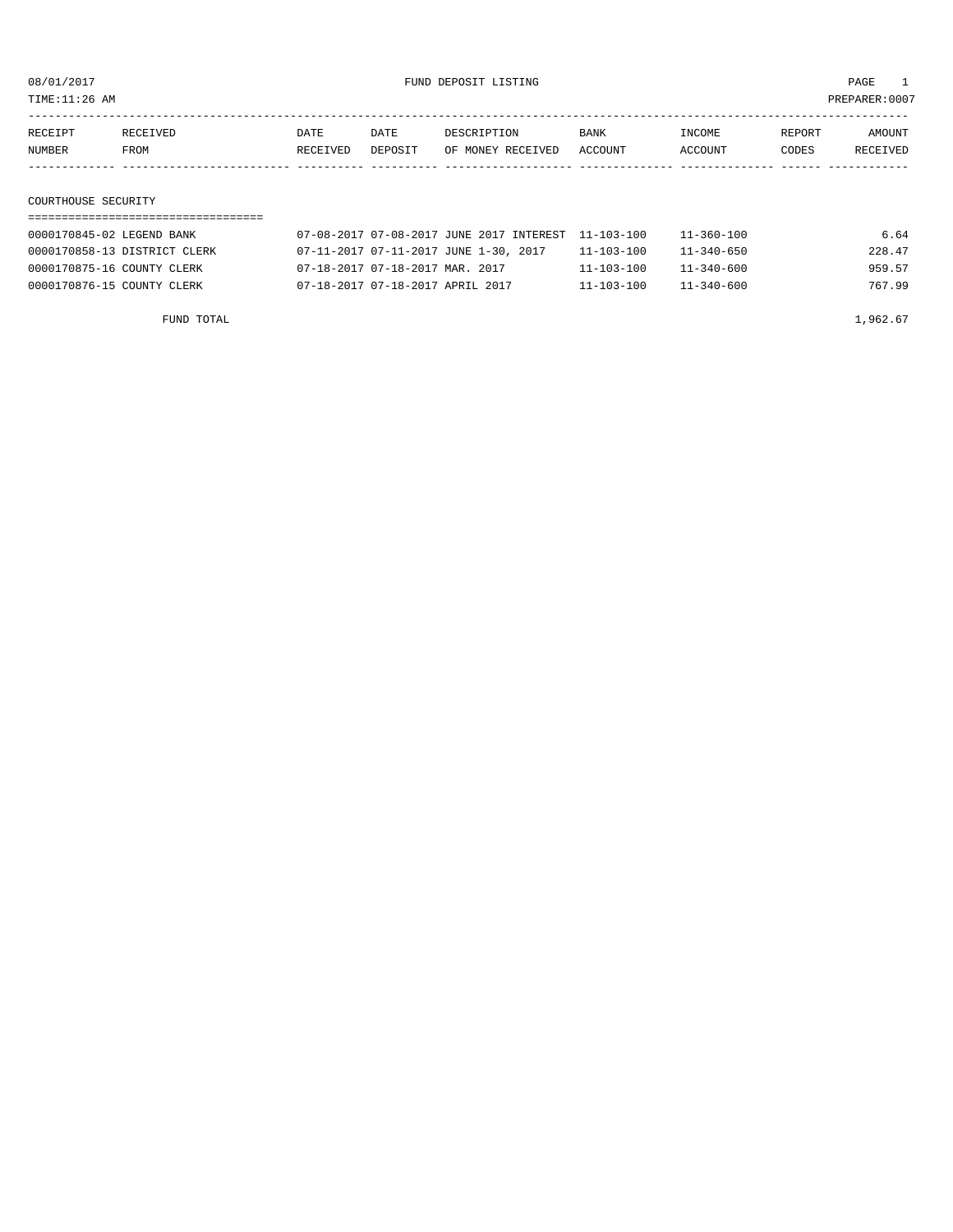TIME:11:26 AM PREPARER:0007

| RECEIPT               | RECEIVED | DATE     | DATE    | DESCRIPTION       | <b>BANK</b> | INCOME  | REPORT | AMOUNT   |  |  |
|-----------------------|----------|----------|---------|-------------------|-------------|---------|--------|----------|--|--|
| NUMBER                | FROM     | RECEIVED | DEPOSIT | OF MONEY RECEIVED | ACCOUNT     | ACCOUNT | CODES  | RECEIVED |  |  |
|                       |          |          |         |                   |             |         |        |          |  |  |
|                       |          |          |         |                   |             |         |        |          |  |  |
| CO.CLK.VITAL STAT.FEE |          |          |         |                   |             |         |        |          |  |  |
|                       |          |          |         |                   |             |         |        |          |  |  |

| 0000170845-03 LEGEND BANK  | 07-08-2017 07-08-2017 JUNE 2017 INTEREST 12-103-100 |                  | $12 - 360 - 100$ | 0.37  |
|----------------------------|-----------------------------------------------------|------------------|------------------|-------|
| 0000170875-17 COUNTY CLERK | 07-18-2017 07-18-2017 MAR. 2017                     | $12 - 103 - 100$ | $12 - 370 - 134$ | 90.00 |
| 0000170876-16 COUNTY CLERK | 07-18-2017 07-18-2017 APRIL 2017                    | 12-103-100       | 12-370-134       | 83.00 |

FUND TOTAL 173.37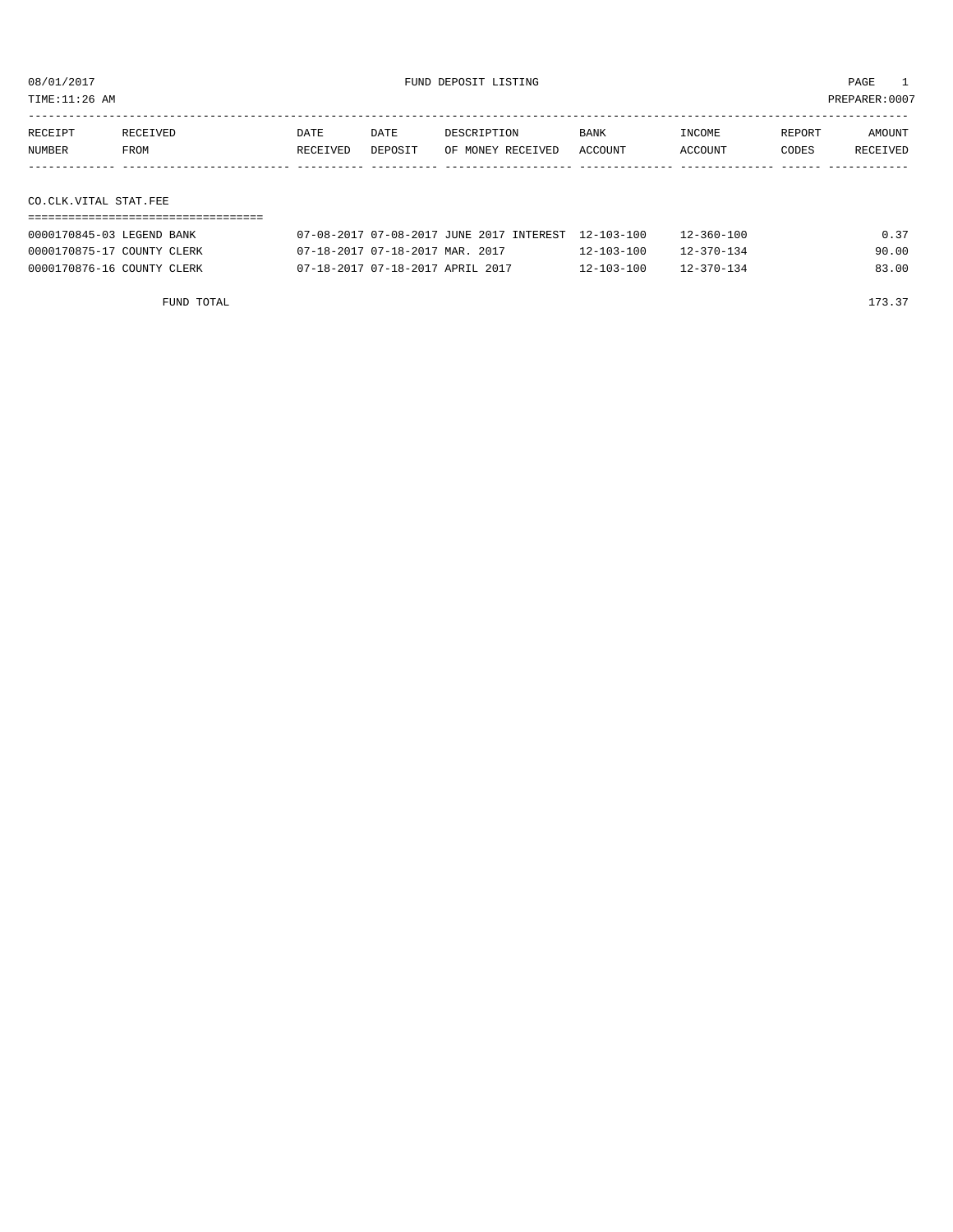## 08/01/2017 FUND DEPOSIT LISTING PAGE 1

| RECEIPT               | RECEIVED | DATE     | DATE    | DESCRIPTION       | <b>BANK</b> | INCOME  | REPORT | <b>AMOUNT</b>   |  |  |
|-----------------------|----------|----------|---------|-------------------|-------------|---------|--------|-----------------|--|--|
| NUMBER                | FROM     | RECEIVED | DEPOSIT | OF MONEY RECEIVED | ACCOUNT     | ACCOUNT | CODES  | <b>RECEIVED</b> |  |  |
|                       |          |          |         |                   |             |         |        |                 |  |  |
|                       |          |          |         |                   |             |         |        |                 |  |  |
| BAIL BONDS TRUST FUND |          |          |         |                   |             |         |        |                 |  |  |
|                       |          |          |         |                   |             |         |        |                 |  |  |

| 0000170851-01 CARPENTER'S BAIL BONDS   | 07-10-2017 07-10-2017 BOND FEES                | $13 - 103 - 113$ | $13 - 345 - 113$ | 135.00 |
|----------------------------------------|------------------------------------------------|------------------|------------------|--------|
| 0000170852-01 FANNIN COUNTY BAIL BONDS | 07-10-2017 07-10-2017 BOND FEES                | $13 - 103 - 113$ | $13 - 345 - 113$ | 120.00 |
| 0000170853-01 DOC'S BAIL BONDS         | 07-10-2017 07-10-2017 BOND FEES                | $13 - 103 - 113$ | $13 - 345 - 113$ | 75.00  |
| 0000170880-01 DOC'S BAIL BONDS         | 07-21-2017 07-21-2017 BOND FEES                | $13 - 103 - 113$ | $13 - 345 - 113$ | 75.00  |
| 0000170881-01 CARPENTER'S BAIL BONDS   | 07-21-2017 07-21-2017 BOND FEES                | $13 - 103 - 113$ | $13 - 345 - 113$ | 75.00  |
| 0000170882-01 FANNIN COUNTY BAIL BONDS | 07-21-2017 07-21-2017 BOND FEES                | $13 - 103 - 113$ | $13 - 345 - 113$ | 60.00  |
| 0000170906-01 DOC'S BAIL BONDS         | 07-31-2017 07-31-2017 BOND FEES                | $13 - 103 - 113$ | $13 - 345 - 113$ | 30.00  |
| 0000170907-01 CARPENTER'S BAIL BONDS   | 07-31-2017 07-31-2017 BOND FEES                | $13 - 103 - 113$ | $13 - 345 - 113$ | 150.00 |
| 0000170908-01 FANNIN COUNTY BAIL BONDS | $07 - 31 - 2017$ $07 - 31 - 2017$<br>BOND FEES | $13 - 103 - 113$ | $13 - 345 - 113$ | 90.00  |

FUND TOTAL 810.00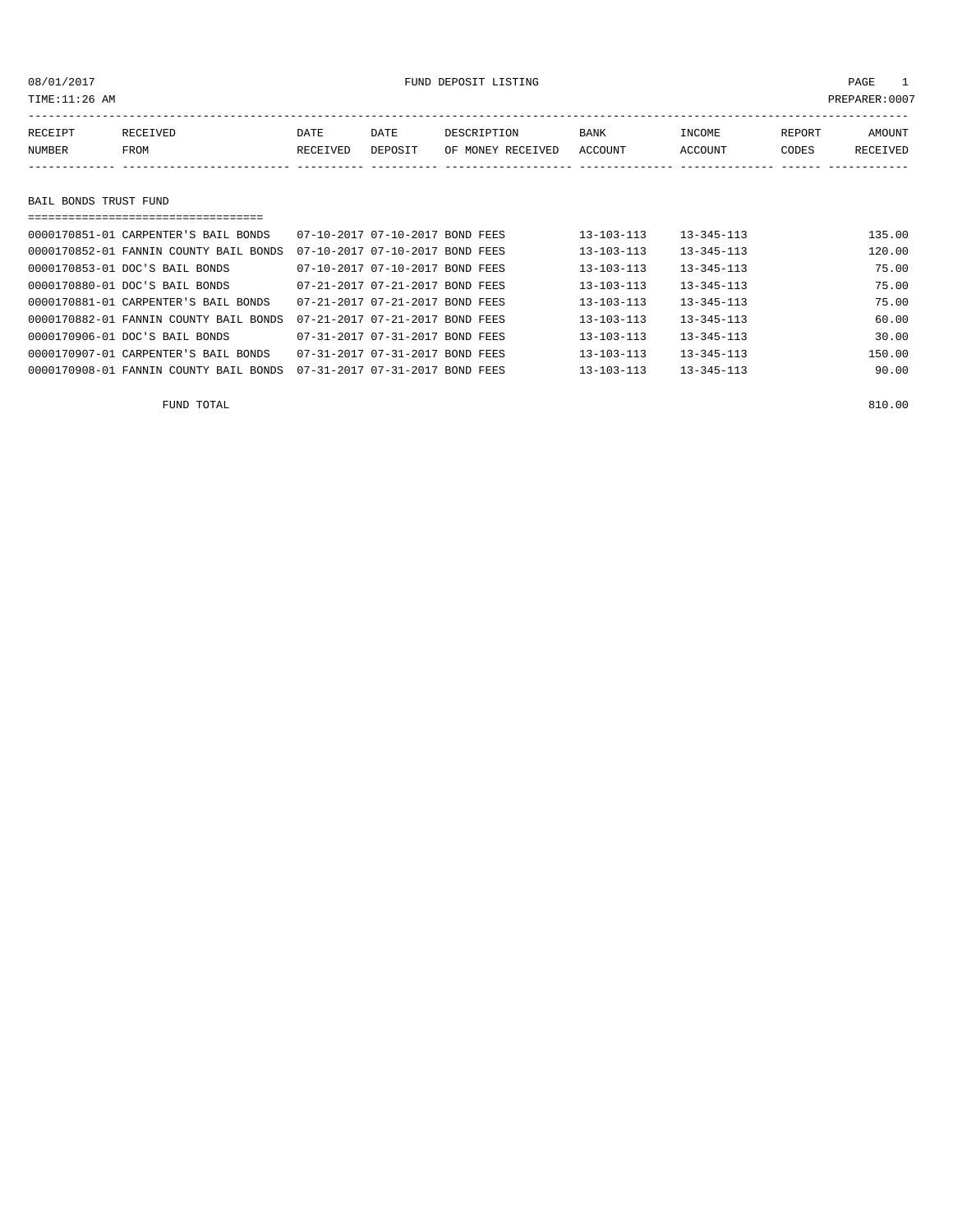| TIME:11:26 AM            |                            |          |                                 |                   |            |            |        | PREPARER:0007 |
|--------------------------|----------------------------|----------|---------------------------------|-------------------|------------|------------|--------|---------------|
|                          |                            |          |                                 |                   |            |            |        |               |
| RECEIPT                  | RECEIVED                   | DATE     | DATE                            | DESCRIPTION       | BANK       | INCOME     | REPORT | AMOUNT        |
| NUMBER                   | FROM                       | RECEIVED | DEPOSIT                         | OF MONEY RECEIVED | ACCOUNT    | ACCOUNT    | CODES  | RECEIVED      |
|                          |                            |          |                                 |                   |            |            |        |               |
|                          |                            |          |                                 |                   |            |            |        |               |
| PROBATE JUDGES EDUCATION |                            |          |                                 |                   |            |            |        |               |
|                          |                            |          |                                 |                   |            |            |        |               |
|                          | 0000170875-18 COUNTY CLERK |          | 07-18-2017 07-18-2017 MAR. 2017 |                   | 17-103-100 | 17-340-131 |        | 89.89         |

0000170876-17 COUNTY CLERK 07-18-2017 07-18-2017 APRIL 2017 17-103-100 17-340-131 40.00

FUND TOTAL 129.89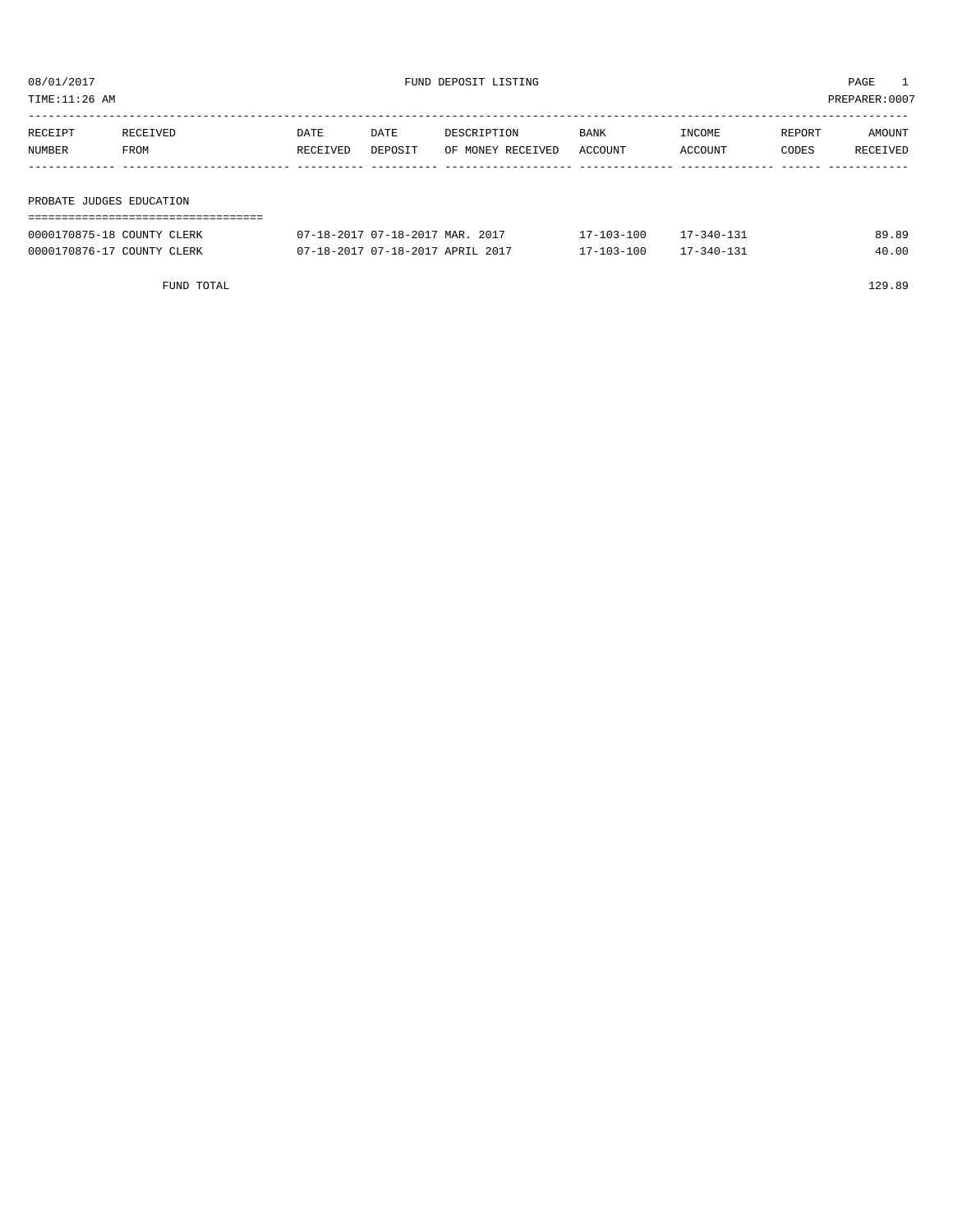TIME:11:26 AM PREPARER:0007

| RECEIPT | RECEIVED               | DATE     | DATE    | DESCRIPTION       | BANK    | INCOME  | REPORT | AMOUNT   |  |
|---------|------------------------|----------|---------|-------------------|---------|---------|--------|----------|--|
| NUMBER  | FROM                   | RECEIVED | DEPOSIT | OF MONEY RECEIVED | ACCOUNT | ACCOUNT | CODES  | RECEIVED |  |
|         |                        |          |         |                   |         |         |        |          |  |
|         |                        |          |         |                   |         |         |        |          |  |
|         | CO.CLERK RECORD MNGMT. |          |         |                   |         |         |        |          |  |

| 0000170845-04 LEGEND BANK  | 07-08-2017 07-08-2017 JUNE 2017 INTEREST 18-103-100 |                  | $18 - 360 - 100$ | 1.71     |
|----------------------------|-----------------------------------------------------|------------------|------------------|----------|
| 0000170875-19 COUNTY CLERK | 07-18-2017 07-18-2017 MAR. 2017                     | $18 - 103 - 100$ | $18 - 370 - 133$ | 7,277.57 |
| 0000170876-18 COUNTY CLERK | 07-18-2017 07-18-2017 APRIL 2017                    | $18 - 103 - 100$ | $18 - 370 - 133$ | 6,228.07 |

FUND TOTAL 13,507.35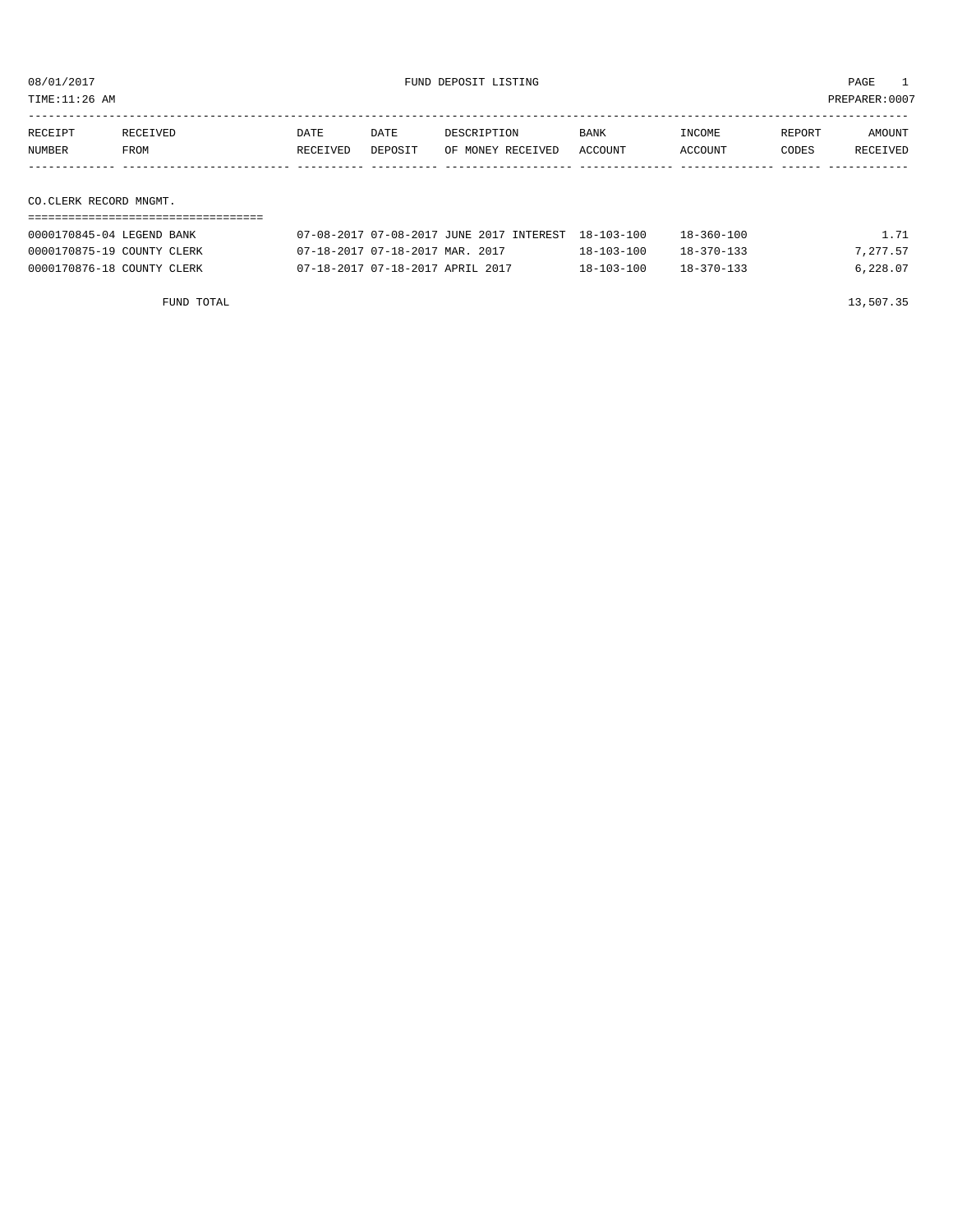TIME:11:26 AM PREPARER:0007

| RECEIPT                 | RECEIVED | DATE     | DATE    | DESCRIPTION       | <b>BANK</b> | INCOME  | REPORT | AMOUNT   |
|-------------------------|----------|----------|---------|-------------------|-------------|---------|--------|----------|
| NUMBER                  | FROM     | RECEIVED | DEPOSIT | OF MONEY RECEIVED | ACCOUNT     | ACCOUNT | CODES  | RECEIVED |
|                         |          |          |         |                   |             |         |        |          |
|                         |          |          |         |                   |             |         |        |          |
| DIST.CLK.RECORDS MNGMT. |          |          |         |                   |             |         |        |          |

| --------------------------   |                                                     |            |                  |        |
|------------------------------|-----------------------------------------------------|------------|------------------|--------|
| 0000170845-05 LEGEND BANK    | 07-08-2017 07-08-2017 JUNE 2017 INTEREST 19-103-100 |            | $19 - 360 - 100$ | 0.44   |
| 0000170858-14 DISTRICT CLERK | 07-11-2017 07-11-2017 JUNE 1-30, 2017               | 19-103-100 | $19 - 370 - 136$ | 220.53 |

FUND TOTAL 220.97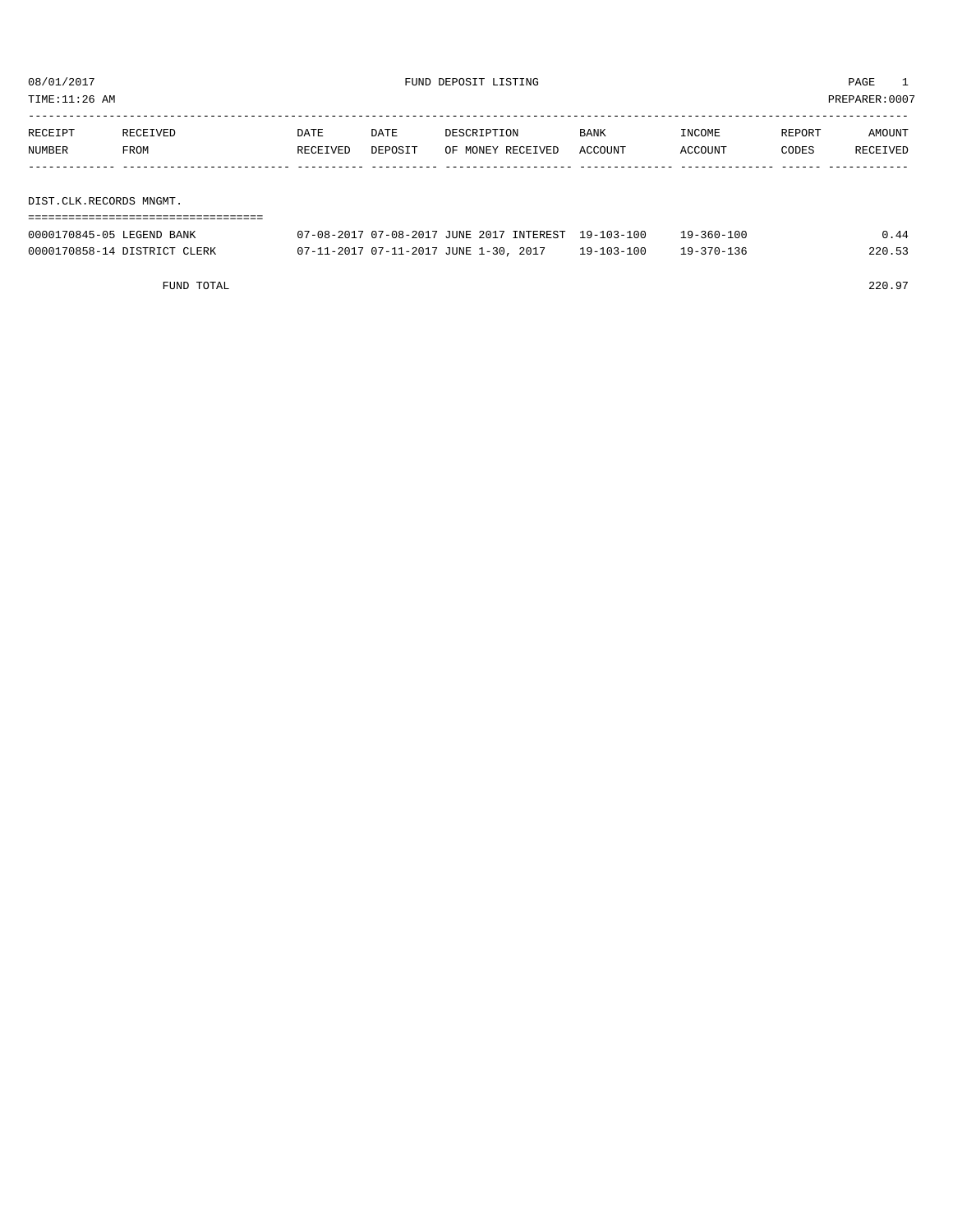TIME:11:26 AM PREPARER:0007

| RECEIPT | RECEIVED    | DATE     | DATE    | DESCRIPTION       | <b>BANK</b> | <b>TNCOME</b> | REPORT | AMOUNT   |
|---------|-------------|----------|---------|-------------------|-------------|---------------|--------|----------|
| NUMBER  | <b>FROM</b> | RECEIVED | DEPOSIT | OF MONEY RECEIVED | ACCOUNT     | ACCOUNT       | CODES  | RECEIVED |
|         |             |          |         |                   |             |               |        |          |

#### COUNTY OFFICES REC.MNGMT.

| 0000170845-06 LEGEND BANK    | 07-08-2017 07-08-2017 JUNE 2017 INTEREST 20-103-100 |                  | 20-360-100       | 2.46   |
|------------------------------|-----------------------------------------------------|------------------|------------------|--------|
| 0000170858-15 DISTRICT CLERK | 07-11-2017 07-11-2017 JUNE 1-30, 2017               | $20 - 103 - 100$ | $20 - 370 - 135$ | 396.35 |
| 0000170875-20 COUNTY CLERK   | 07-18-2017 07-18-2017 MAR. 2017                     | $20 - 103 - 100$ | $20 - 370 - 135$ | 824.57 |
| 0000170876-19 COUNTY CLERK   | 07-18-2017 07-18-2017 APRIL 2017                    | $20 - 103 - 100$ | $20 - 370 - 135$ | 742.22 |

FUND TOTAL  $1,965.60$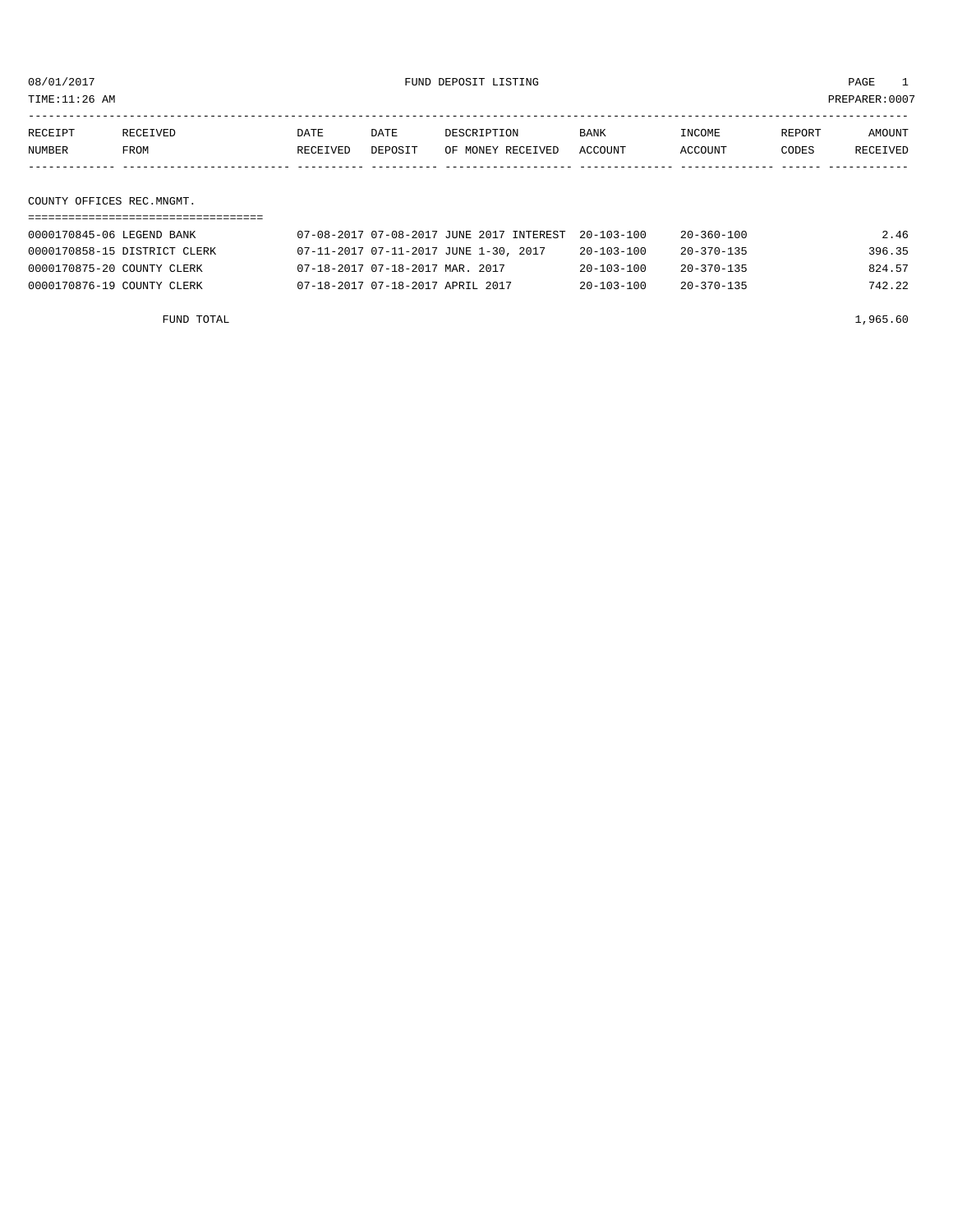## 08/01/2017 FUND DEPOSIT LISTING PAGE 1

| RECEIPT | <b>RECEIVED</b> | DATE            | DATE    | DESCRIPTION              | BANK    | INCOME        | REPORT | AMOUNT          |
|---------|-----------------|-----------------|---------|--------------------------|---------|---------------|--------|-----------------|
| NUMBER  | FROM            | <b>RECEIVED</b> | DEPOSIT | RECEIVED<br>MONE Y<br>つ戸 | ACCOUNT | <b>CCOUNT</b> | CODES  | <b>RECEIVED</b> |
|         |                 |                 |         |                          |         |               |        |                 |

FANNIN CO. R & B #1 FUND

| ===================================== |                                  |                                                      |                  |                  |          |
|---------------------------------------|----------------------------------|------------------------------------------------------|------------------|------------------|----------|
| 0000170826-02 TEXPOOL                 |                                  | 07-01-2017 07-01-2017 JUNE 2017 INTEREST             | $21 - 103 - 175$ | $21 - 360 - 100$ | 12.60    |
| 0000170833-01 LARRY SANFORD           | 07-05-2017 07-05-2017 TIN HORN   |                                                      | $21 - 103 - 100$ | $21 - 370 - 145$ | 286.70   |
| 0000170835-02 TAX A/C                 |                                  | 07-06-2017 07-06-2017 WEEK OF 06/30/17               | $21 - 103 - 100$ | $21 - 321 - 300$ | 1,768.98 |
| 0000170836-02 TAX A/C                 |                                  | 07-06-2017 07-06-2017 WEEK OF 06/09/17               | $21 - 103 - 100$ | $21 - 321 - 300$ | 4.08     |
| 0000170837-02 TAX A/C                 |                                  | 07-06-2017 07-06-2017 WEEK OF 06/16/17               | $21 - 103 - 100$ | $21 - 321 - 300$ | 4.08     |
| 0000170839-02 TAX A/C                 |                                  | 07-06-2017 07-06-2017 WEEK OF 06/23/17               | $21 - 103 - 100$ | $21 - 321 - 300$ | 1,065.88 |
| 0000170840-03 APPRAISAL DISTRICT      | 07-06-2017 07-06-2017 TAXES      |                                                      | $21 - 103 - 100$ | $21 - 310 - 110$ | 1,313.58 |
| 0000170840-08 APPRAISAL DISTRICT      | 07-06-2017 07-06-2017 TAXES      |                                                      | $21 - 103 - 100$ | $21 - 310 - 120$ | 58.97    |
| 0000170845-07 LEGEND BANK             |                                  | 07-08-2017 07-08-2017 JUNE 2017 INTEREST             | $21 - 103 - 100$ | $21 - 360 - 100$ | 16.57    |
| 0000170856-01 CARA HUTSON             | 07-10-2017 07-10-2017 CULVERT    |                                                      | $21 - 103 - 100$ | $21 - 370 - 145$ | 383.40   |
| 0000170858-18 DISTRICT CLERK          |                                  | 07-11-2017 07-11-2017 JUNE 1-30, 2017                | $21 - 103 - 100$ | $21 - 350 - 450$ | 1,116.41 |
| 0000170860-02 TAX A/C                 |                                  | 07-11-2017 07-11-2017 WEEK OF 07/07/17               | $21 - 103 - 100$ | $21 - 321 - 300$ | 1,485.70 |
| 0000170865-02 APPRAISAL DISTRICT      | 07-13-2017 07-13-2017 TAXES      |                                                      | $21 - 103 - 100$ | $21 - 310 - 110$ | 733.74   |
| 0000170865-07 APPRAISAL DISTRICT      | 07-13-2017 07-13-2017 TAXES      |                                                      | $21 - 103 - 100$ | $21 - 310 - 120$ | 20.49    |
| 0000170867-02 COMPTROLLER             |                                  | 07-14-2017 07-14-2017 MAY 2017 LOCAL SALE 21-103-100 |                  | $21 - 318 - 160$ | 3,841.44 |
| 0000170875-22 COUNTY CLERK            | 07-18-2017 07-18-2017 MAR. 2017  |                                                      | $21 - 103 - 100$ | $21 - 350 - 403$ | 1,121.39 |
| 0000170876-21 COUNTY CLERK            | 07-18-2017 07-18-2017 APRIL 2017 |                                                      | $21 - 103 - 100$ | $21 - 350 - 403$ | 798.20   |
| 0000170879-03 APPRAISAL DISTRICT      | 07-20-2017 07-20-2017 TAXES      |                                                      | $21 - 103 - 100$ | $21 - 310 - 110$ | 915.06   |
| 0000170879-08 APPRAISAL DISTRICT      | 07-20-2017 07-20-2017 TAXES      |                                                      | $21 - 103 - 100$ | $21 - 310 - 120$ | 199.73   |
| 0000170893-02 TAX A/C                 |                                  | 07-25-2017 07-25-2017 WEEK OF 07/07/17               | $21 - 103 - 100$ | $21 - 321 - 300$ | 26.50    |
| 0000170894-02 TAX A/C                 |                                  | 07-25-2017 07-25-2017 WEEK OF 07/14/17               | $21 - 103 - 100$ | $21 - 321 - 300$ | 4.08     |
| 0000170895-02 TAX A/C                 |                                  | 07-25-2017 07-25-2017 WEEK OF 07/14/17               | $21 - 103 - 100$ | $21 - 321 - 300$ | 1,290.06 |
| 0000170897-02 TAX A/C                 |                                  | 07-25-2017 07-25-2017 WEEK OF 06/23/17               | $21 - 103 - 100$ | $21 - 321 - 300$ | 12.23    |
| 0000170898-02 TAX A/C                 |                                  | 07-25-2017 07-25-2017 WEEK OF 06/23/17               | $21 - 103 - 100$ | $21 - 321 - 300$ | 44.84    |
| 0000170902-03 APPRAISAL DISTRICT      | 07-27-2017 07-27-2017 TAXES      |                                                      | $21 - 103 - 100$ | $21 - 310 - 110$ | 649.52   |
| 0000170902-08 APPRAISAL DISTRICT      | 07-27-2017 07-27-2017 TAXES      |                                                      | $21 - 103 - 100$ | $21 - 310 - 120$ | 305.38   |

FUND TOTAL 17,479.61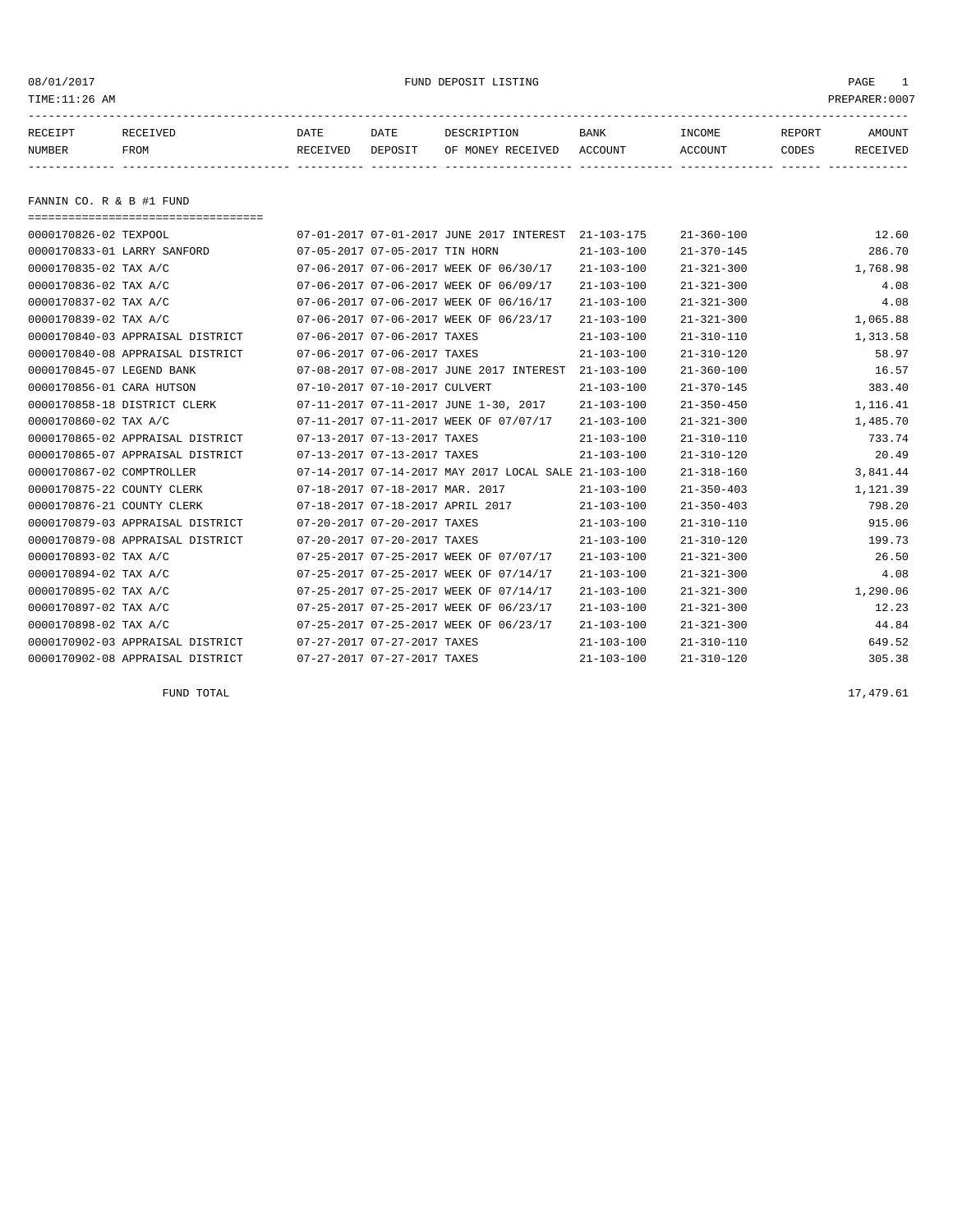## 08/01/2017 FUND DEPOSIT LISTING PAGE 1

| RECEIPT | <b>RECEIVED</b> | DATE     | DATE    | DESCRIPTION       | <b>BANK</b> | INCOME  | REPORT | AMOUNT          |
|---------|-----------------|----------|---------|-------------------|-------------|---------|--------|-----------------|
| NUMBER  | FROM            | RECEIVED | DEPOSIT | OF MONEY RECEIVED | ACCOUNT     | ACCOUNT | CODES  | <b>RECEIVED</b> |
|         |                 |          |         |                   |             |         |        |                 |

FANNIN CO. R & B #2 FUND

| ===================================== |                                  |                                                      |                  |                  |            |
|---------------------------------------|----------------------------------|------------------------------------------------------|------------------|------------------|------------|
| 0000170826-03 TEXPOOL                 |                                  | 07-01-2017 07-01-2017 JUNE 2017 INTEREST             | $22 - 103 - 175$ | $22 - 360 - 100$ | 275.05     |
| 0000170835-03 TAX A/C                 |                                  | 07-06-2017 07-06-2017 WEEK OF 06/30/17               | $22 - 103 - 100$ | $22 - 321 - 300$ | 2,060.63   |
| 0000170836-03 TAX A/C                 |                                  | 07-06-2017 07-06-2017 WEEK OF 06/09/17               | $22 - 103 - 100$ | $22 - 321 - 300$ | 4.75       |
| 0000170837-03 TAX A/C                 |                                  | 07-06-2017 07-06-2017 WEEK OF 06/16/17               | $22 - 103 - 100$ | $22 - 321 - 300$ | 4.75       |
| 0000170839-03 TAX A/C                 |                                  | 07-06-2017 07-06-2017 WEEK OF 06/23/17               | $22 - 103 - 100$ | $22 - 321 - 300$ | 1,241.60   |
| 0000170840-04 APPRAISAL DISTRICT      | 07-06-2017 07-06-2017 TAXES      |                                                      | $22 - 103 - 100$ | $22 - 310 - 110$ | 1,530.15   |
| 0000170840-09 APPRAISAL DISTRICT      | 07-06-2017 07-06-2017 TAXES      |                                                      | $22 - 103 - 100$ | $22 - 310 - 120$ | 68.70      |
| 0000170845-08 LEGEND BANK             |                                  | 07-08-2017 07-08-2017 JUNE 2017 INTEREST             | $22 - 103 - 100$ | $22 - 360 - 100$ | 19.11      |
| 0000170857-01 CHESTER R. LETEFF III   | 07-11-2017 07-11-2017 CULVERT    |                                                      | $22 - 103 - 100$ | $22 - 370 - 145$ | 255.00     |
| 0000170858-19 DISTRICT CLERK          |                                  | 07-11-2017 07-11-2017 JUNE 1-30, 2017                | $22 - 103 - 100$ | $22 - 350 - 450$ | 1,300.47   |
| 0000170860-03 TAX A/C                 |                                  | 07-11-2017 07-11-2017 WEEK OF 07/07/17               | $22 - 103 - 100$ | $22 - 321 - 300$ | 1,730.65   |
| 0000170865-03 APPRAISAL DISTRICT      | 07-13-2017 07-13-2017 TAXES      |                                                      | $22 - 103 - 100$ | $22 - 310 - 110$ | 854.71     |
| 0000170865-08 APPRAISAL DISTRICT      | 07-13-2017 07-13-2017 TAXES      |                                                      | $22 - 103 - 100$ | $22 - 310 - 120$ | 23.87      |
| 0000170867-03 COMPTROLLER             |                                  | 07-14-2017 07-14-2017 MAY 2017 LOCAL SALE 22-103-100 |                  | $22 - 318 - 160$ | 4, 474, 77 |
| 0000170872-01 JUSTIN STIBBENS         | 07-17-2017 07-17-2017 CULVERT    |                                                      | $22 - 103 - 100$ | $22 - 370 - 145$ | 488.60     |
| 0000170875-23 COUNTY CLERK            | 07-18-2017 07-18-2017 MAR. 2017  |                                                      | $22 - 103 - 100$ | $22 - 350 - 403$ | 1,306.27   |
| 0000170876-22 COUNTY CLERK            | 07-18-2017 07-18-2017 APRIL 2017 |                                                      | $22 - 103 - 100$ | $22 - 350 - 403$ | 929.80     |
| 0000170879-04 APPRAISAL DISTRICT      | 07-20-2017 07-20-2017 TAXES      |                                                      | $22 - 103 - 100$ | $22 - 310 - 110$ | 1,065.93   |
| 0000170879-09 APPRAISAL DISTRICT      | 07-20-2017 07-20-2017 TAXES      |                                                      | $22 - 103 - 100$ | $22 - 310 - 120$ | 232.66     |
| 0000170893-03 TAX A/C                 |                                  | 07-25-2017 07-25-2017 WEEK OF 07/07/17               | $22 - 103 - 100$ | $22 - 321 - 300$ | 30.86      |
| 0000170894-03 TAX A/C                 |                                  | 07-25-2017 07-25-2017 WEEK OF 07/14/17               | $22 - 103 - 100$ | $22 - 321 - 300$ | 4.75       |
| 0000170895-03 TAX A/C                 |                                  | 07-25-2017 07-25-2017 WEEK OF 07/14/17               | $22 - 103 - 100$ | $22 - 321 - 300$ | 1,502.74   |
| 0000170897-03 TAX A/C                 |                                  | 07-25-2017 07-25-2017 WEEK OF 06/23/17               | $22 - 103 - 100$ | $22 - 321 - 300$ | 14.24      |
| 0000170898-03 TAX A/C                 |                                  | 07-25-2017 07-25-2017 WEEK OF 06/23/17               | $22 - 103 - 100$ | $22 - 321 - 300$ | 52.23      |
| 0000170902-04 APPRAISAL DISTRICT      | 07-27-2017 07-27-2017 TAXES      |                                                      | $22 - 103 - 100$ | $22 - 310 - 110$ | 756.60     |
| 0000170902-09 APPRAISAL DISTRICT      | 07-27-2017 07-27-2017 TAXES      |                                                      | $22 - 103 - 100$ | $22 - 310 - 120$ | 355.72     |

FUND TOTAL 20,584.61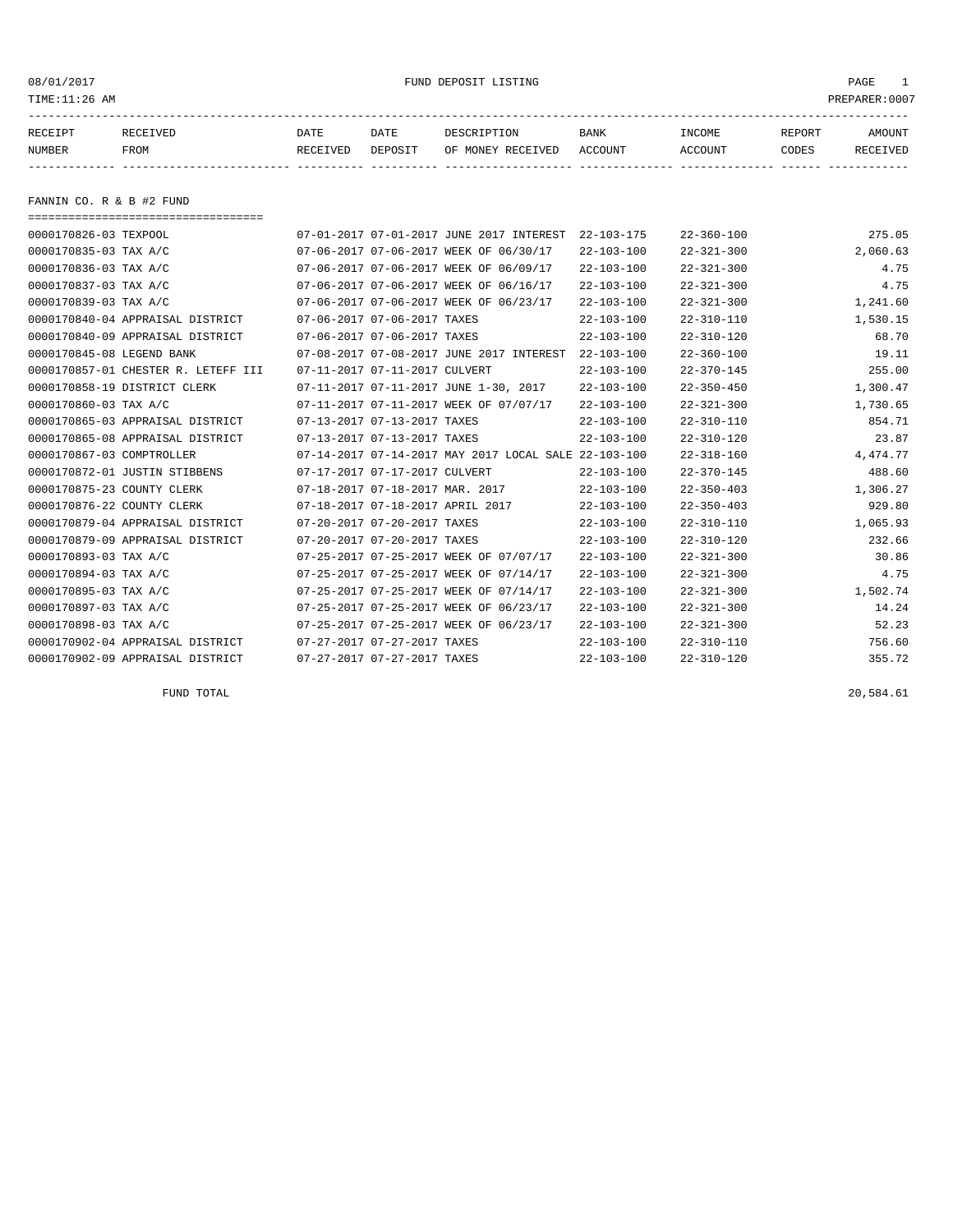## 08/01/2017 FUND DEPOSIT LISTING PAGE 1

| RECEIPT | <b>RECEIVED</b> | DATE     | DATE    | DESCRIPTION       | <b>BANK</b> | INCOME  | REPORT | AMOUNT          |
|---------|-----------------|----------|---------|-------------------|-------------|---------|--------|-----------------|
| NUMBER  | FROM            | RECEIVED | DEPOSIT | OF MONEY RECEIVED | ACCOUNT     | ACCOUNT | CODES  | <b>RECEIVED</b> |
|         |                 |          |         |                   |             |         |        |                 |

FANNIN CO. R & B #3 FUND

| ===================================== |                                  |                                                      |                  |                  |          |
|---------------------------------------|----------------------------------|------------------------------------------------------|------------------|------------------|----------|
| 0000170826-04 TEXPOOL                 |                                  | 07-01-2017 07-01-2017 JUNE 2017 INTEREST             | $23 - 103 - 175$ | $23 - 360 - 100$ | 165.55   |
| 0000170835-04 TAX A/C                 |                                  | 07-06-2017 07-06-2017 WEEK OF 06/30/17               | $23 - 103 - 100$ | $23 - 321 - 300$ | 3,090.95 |
| 0000170836-04 TAX A/C                 |                                  | 07-06-2017 07-06-2017 WEEK OF 06/09/17               | $23 - 103 - 100$ | $23 - 321 - 300$ | 7.12     |
| 0000170837-04 TAX A/C                 |                                  | 07-06-2017 07-06-2017 WEEK OF 06/16/17               | $23 - 103 - 100$ | $23 - 321 - 300$ | 7.12     |
| 0000170839-04 TAX A/C                 |                                  | 07-06-2017 07-06-2017 WEEK OF 06/23/17               | $23 - 103 - 100$ | $23 - 321 - 300$ | 1,862.40 |
| 0000170840-05 APPRAISAL DISTRICT      | 07-06-2017 07-06-2017 TAXES      |                                                      | $23 - 103 - 100$ | $23 - 310 - 110$ | 2,295.22 |
| 0000170840-10 APPRAISAL DISTRICT      | 07-06-2017 07-06-2017 TAXES      |                                                      | $23 - 103 - 100$ | $23 - 310 - 120$ | 103.04   |
| 0000170845-09 LEGEND BANK             |                                  | 07-08-2017 07-08-2017 JUNE 2017 INTEREST             | $23 - 103 - 100$ | $23 - 360 - 100$ | 41.52    |
| 0000170858-20 DISTRICT CLERK          |                                  | 07-11-2017 07-11-2017 JUNE 1-30, 2017                | $23 - 103 - 100$ | $23 - 350 - 450$ | 1,950.70 |
| 0000170860-04 TAX A/C                 |                                  | 07-11-2017 07-11-2017 WEEK OF 07/07/17               | $23 - 103 - 100$ | $23 - 321 - 300$ | 2,595.97 |
| 0000170865-04 APPRAISAL DISTRICT      | 07-13-2017 07-13-2017 TAXES      |                                                      | $23 - 103 - 100$ | $23 - 310 - 110$ | 1,282.06 |
| 0000170865-09 APPRAISAL DISTRICT      | 07-13-2017 07-13-2017 TAXES      |                                                      | $23 - 103 - 100$ | $23 - 310 - 120$ | 35.80    |
| 0000170866-01 CITY OF HONEY GROVE     | 07-13-2017 07-13-2017 ROCK       |                                                      | $23 - 103 - 100$ | $23 - 370 - 145$ | 142.28   |
| 0000170867-04 COMPTROLLER             |                                  | 07-14-2017 07-14-2017 MAY 2017 LOCAL SALE 23-103-100 |                  | $23 - 318 - 160$ | 6,712.15 |
| 0000170875-24 COUNTY CLERK            | 07-18-2017 07-18-2017 MAR. 2017  |                                                      | $23 - 103 - 100$ | $23 - 350 - 403$ | 1,959.40 |
| 0000170876-23 COUNTY CLERK            | 07-18-2017 07-18-2017 APRIL 2017 |                                                      | $23 - 103 - 100$ | $23 - 350 - 403$ | 1,394.70 |
| 0000170879-05 APPRAISAL DISTRICT      | 07-20-2017 07-20-2017 TAXES      |                                                      | $23 - 103 - 100$ | $23 - 310 - 110$ | 1,598.89 |
| 0000170879-10 APPRAISAL DISTRICT      | 07-20-2017 07-20-2017 TAXES      |                                                      | $23 - 103 - 100$ | $23 - 310 - 120$ | 348.99   |
| 0000170893-04 TAX A/C                 |                                  | 07-25-2017 07-25-2017 WEEK OF 07/07/17               | $23 - 103 - 100$ | $23 - 321 - 300$ | 46.29    |
| 0000170894-04 TAX A/C                 |                                  | 07-25-2017 07-25-2017 WEEK OF 07/14/17               | $23 - 103 - 100$ | $23 - 321 - 300$ | 7.12     |
| 0000170895-04 TAX A/C                 |                                  | 07-25-2017 07-25-2017 WEEK OF 07/14/17               | $23 - 103 - 100$ | $23 - 321 - 300$ | 2,254.11 |
| 0000170897-04 TAX A/C                 |                                  | 07-25-2017 07-25-2017 WEEK OF 06/23/17               | $23 - 103 - 100$ | $23 - 321 - 300$ | 21.37    |
| 0000170898-04 TAX A/C                 |                                  | 07-25-2017 07-25-2017 WEEK OF 06/23/17               | $23 - 103 - 100$ | $23 - 321 - 300$ | 78.34    |
| 0000170899-01 ANISSA HAGGERTY         | 07-26-2017 07-26-2017 CULVERT    |                                                      | $23 - 103 - 100$ | $23 - 370 - 145$ | 722.60   |
| 0000170902-05 APPRAISAL DISTRICT      | 07-27-2017 07-27-2017 TAXES      |                                                      | $23 - 103 - 100$ | $23 - 310 - 110$ | 1,134.90 |
| 0000170902-10 APPRAISAL DISTRICT      | 07-27-2017 07-27-2017 TAXES      |                                                      | $23 - 103 - 100$ | $23 - 310 - 120$ | 533.59   |

FUND TOTAL  $30,392.18$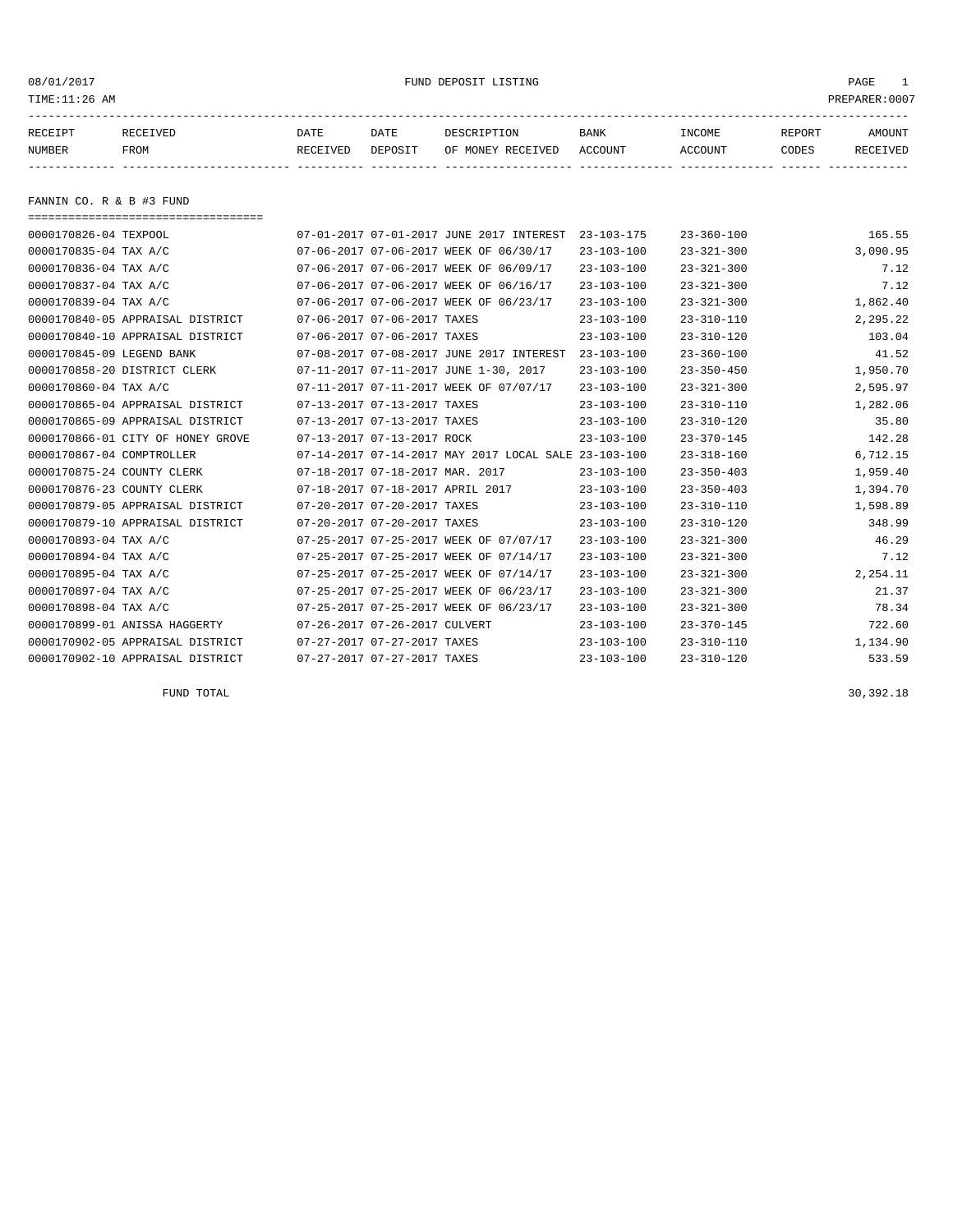08/01/2017 FUND DEPOSIT LISTING PAGE 1

| RECEIPT | <b>RECEIVED</b> | DATE     | DATE    | DESCRIPTION       | <b>BANK</b> | INCOME  | <b>REPORT</b> | AMOUNT          |
|---------|-----------------|----------|---------|-------------------|-------------|---------|---------------|-----------------|
| NUMBER  | FROM            | RECEIVED | DEPOSIT | OF MONEY RECEIVED | ACCOUNT     | ACCOUNT | CODES         | <b>RECEIVED</b> |
|         |                 |          |         |                   |             |         |               |                 |

FANNIN CO. R & B #4 FUND

| ===================================== |                                  |                                                      |                  |                  |          |
|---------------------------------------|----------------------------------|------------------------------------------------------|------------------|------------------|----------|
| 0000170826-05 TEXPOOL                 |                                  | 07-01-2017 07-01-2017 JUNE 2017 INTEREST             | $24 - 103 - 175$ | $24 - 360 - 100$ | 145.53   |
| 0000170835-05 TAX A/C                 |                                  | 07-06-2017 07-06-2017 WEEK OF 06/30/17               | $24 - 103 - 100$ | $24 - 321 - 300$ | 1,759.44 |
| 0000170836-05 TAX A/C                 |                                  | 07-06-2017 07-06-2017 WEEK OF 06/09/17               | $24 - 103 - 100$ | $24 - 321 - 300$ | 4.05     |
| 0000170837-05 TAX A/C                 |                                  | 07-06-2017 07-06-2017 WEEK OF 06/16/17               | $24 - 103 - 100$ | $24 - 321 - 300$ | 4.05     |
| 0000170839-05 TAX A/C                 |                                  | 07-06-2017 07-06-2017 WEEK OF 06/23/17               | $24 - 103 - 100$ | $24 - 321 - 300$ | 1,060.12 |
| 0000170840-06 APPRAISAL DISTRICT      | 07-06-2017 07-06-2017 TAXES      |                                                      | $24 - 103 - 100$ | $24 - 310 - 110$ | 1,306.49 |
| 0000170840-11 APPRAISAL DISTRICT      | 07-06-2017 07-06-2017 TAXES      |                                                      | $24 - 103 - 100$ | $24 - 310 - 120$ | 58.66    |
| 0000170845-10 LEGEND BANK             |                                  | 07-08-2017 07-08-2017 JUNE 2017 INTEREST             | $24 - 103 - 100$ | $24 - 360 - 100$ | 13.81    |
| 0000170858-21 DISTRICT CLERK          |                                  | 07-11-2017 07-11-2017 JUNE 1-30, 2017                | $24 - 103 - 100$ | $24 - 350 - 450$ | 1,110.37 |
| 0000170860-05 TAX A/C                 |                                  | 07-11-2017 07-11-2017 WEEK OF 07/07/17               | $24 - 103 - 100$ | $24 - 321 - 300$ | 1,477.68 |
| 0000170865-05 APPRAISAL DISTRICT      | 07-13-2017 07-13-2017 TAXES      |                                                      | $24 - 103 - 100$ | $24 - 310 - 110$ | 729.78   |
| 0000170865-10 APPRAISAL DISTRICT      | 07-13-2017 07-13-2017 TAXES      |                                                      | $24 - 103 - 100$ | $24 - 310 - 120$ | 20.38    |
| 0000170867-05 COMPTROLLER             |                                  | 07-14-2017 07-14-2017 MAY 2017 LOCAL SALE 24-103-100 |                  | $24 - 318 - 160$ | 3,820.71 |
| 0000170875-25 COUNTY CLERK            | 07-18-2017 07-18-2017 MAR. 2017  |                                                      | $24 - 103 - 100$ | $24 - 350 - 403$ | 1,115.34 |
| 0000170876-24 COUNTY CLERK            | 07-18-2017 07-18-2017 APRIL 2017 |                                                      | $24 - 103 - 100$ | $24 - 350 - 403$ | 793.90   |
| 0000170878-01 ROBERT L. TAYLOR        | 07-20-2017 07-20-2017 CULVERT    |                                                      | $24 - 103 - 100$ | $24 - 370 - 145$ | 325.00   |
| 0000170879-06 APPRAISAL DISTRICT      | 07-20-2017 07-20-2017 TAXES      |                                                      | $24 - 103 - 100$ | $24 - 310 - 110$ | 910.12   |
| 0000170879-11 APPRAISAL DISTRICT      | 07-20-2017 07-20-2017 TAXES      |                                                      | $24 - 103 - 100$ | $24 - 310 - 120$ | 198.66   |
| 0000170893-05 TAX A/C                 |                                  | 07-25-2017 07-25-2017 WEEK OF 07/07/17               | $24 - 103 - 100$ | $24 - 321 - 300$ | 26.35    |
| 0000170894-05 TAX A/C                 |                                  | 07-25-2017 07-25-2017 WEEK OF 07/14/17               | $24 - 103 - 100$ | $24 - 321 - 300$ | 4.05     |
| 0000170895-05 TAX A/C                 |                                  | 07-25-2017 07-25-2017 WEEK OF 07/14/17               | $24 - 103 - 100$ | $24 - 321 - 300$ | 1,283.09 |
| 0000170897-05 TAX A/C                 |                                  | 07-25-2017 07-25-2017 WEEK OF 06/23/17               | $24 - 103 - 100$ | $24 - 321 - 300$ | 12.16    |
| 0000170898-05 TAX A/C                 |                                  | 07-25-2017 07-25-2017 WEEK OF 06/23/17               | $24 - 103 - 100$ | $24 - 321 - 300$ | 44.59    |
| 0000170902-06 APPRAISAL DISTRICT      | 07-27-2017 07-27-2017 TAXES      |                                                      | $24 - 103 - 100$ | $24 - 310 - 110$ | 646.01   |
| 0000170902-11 APPRAISAL DISTRICT      | 07-27-2017 07-27-2017 TAXES      |                                                      | $24 - 103 - 100$ | $24 - 310 - 120$ | 303.73   |
| 0000170910-01 TEXOMA COUNCIL OF       |                                  | 07-31-2017 07-31-2017 TRASH PICKUP                   | $24 - 103 - 100$ | $24 - 624 - 443$ | 329.43   |

FUND TOTAL  $17,503.50$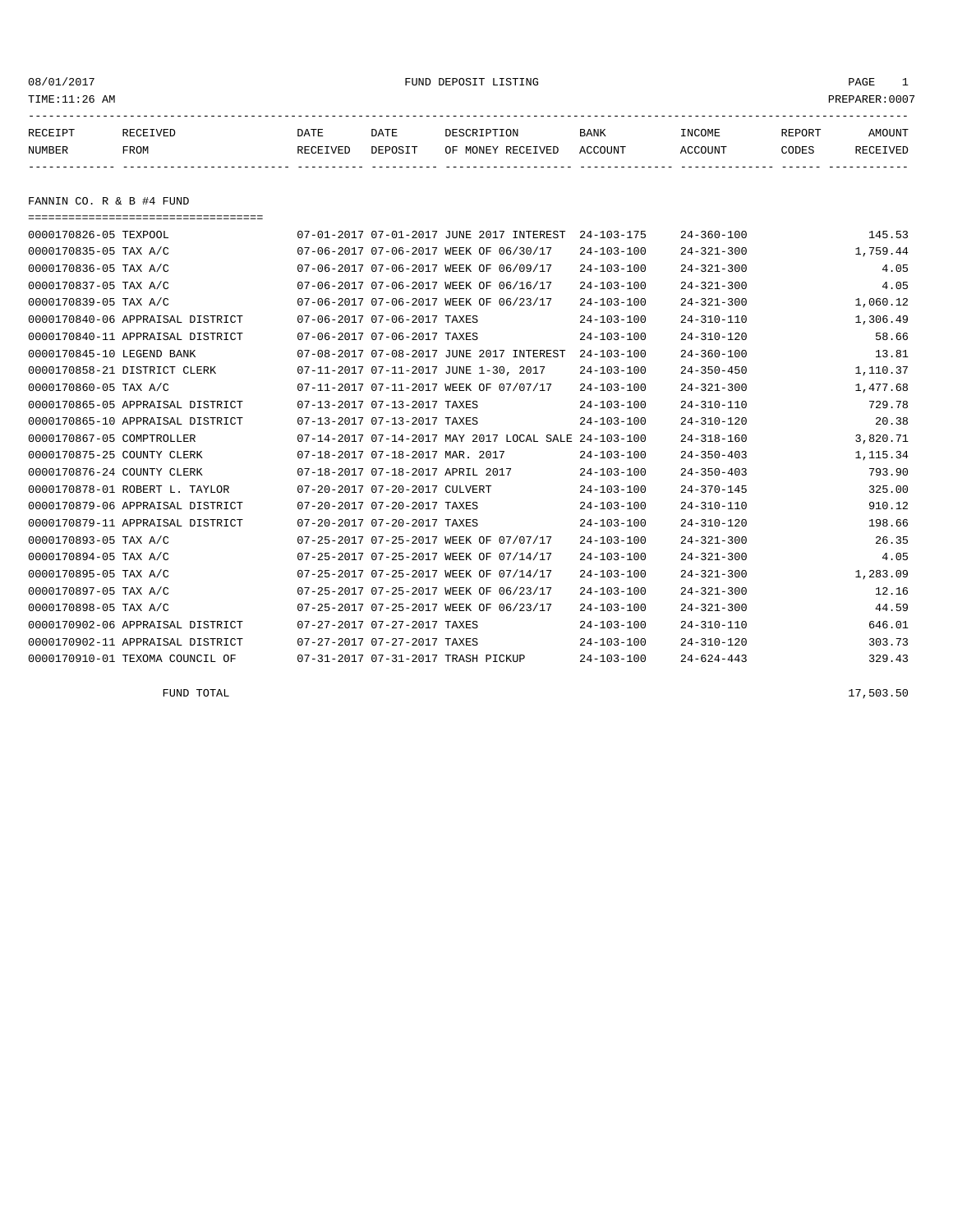TIME:11:26 AM PREPARER:0007

| RECEIPT                   | RECEIVED | DATE     | DATE    | DESCRIPTION       | BANK    | INCOME  | REPORT | AMOUNT   |
|---------------------------|----------|----------|---------|-------------------|---------|---------|--------|----------|
| NUMBER                    | FROM     | RECEIVED | DEPOSIT | OF MONEY RECEIVED | ACCOUNT | ACCOUNT | CODES  | RECEIVED |
|                           |          |          |         |                   |         |         |        |          |
|                           |          |          |         |                   |         |         |        |          |
| J.P.#1 JUST.CT.TECHNOLOGY |          |          |         |                   |         |         |        |          |

===================================

| 0000170845-11 LEGEND BANK | 07-08-2017 07-08-2017 JUNE 2017 INTEREST 26-103-100 |  | 26-360-100 | 2.76 |
|---------------------------|-----------------------------------------------------|--|------------|------|
|                           |                                                     |  |            |      |

FUND TOTAL 2.76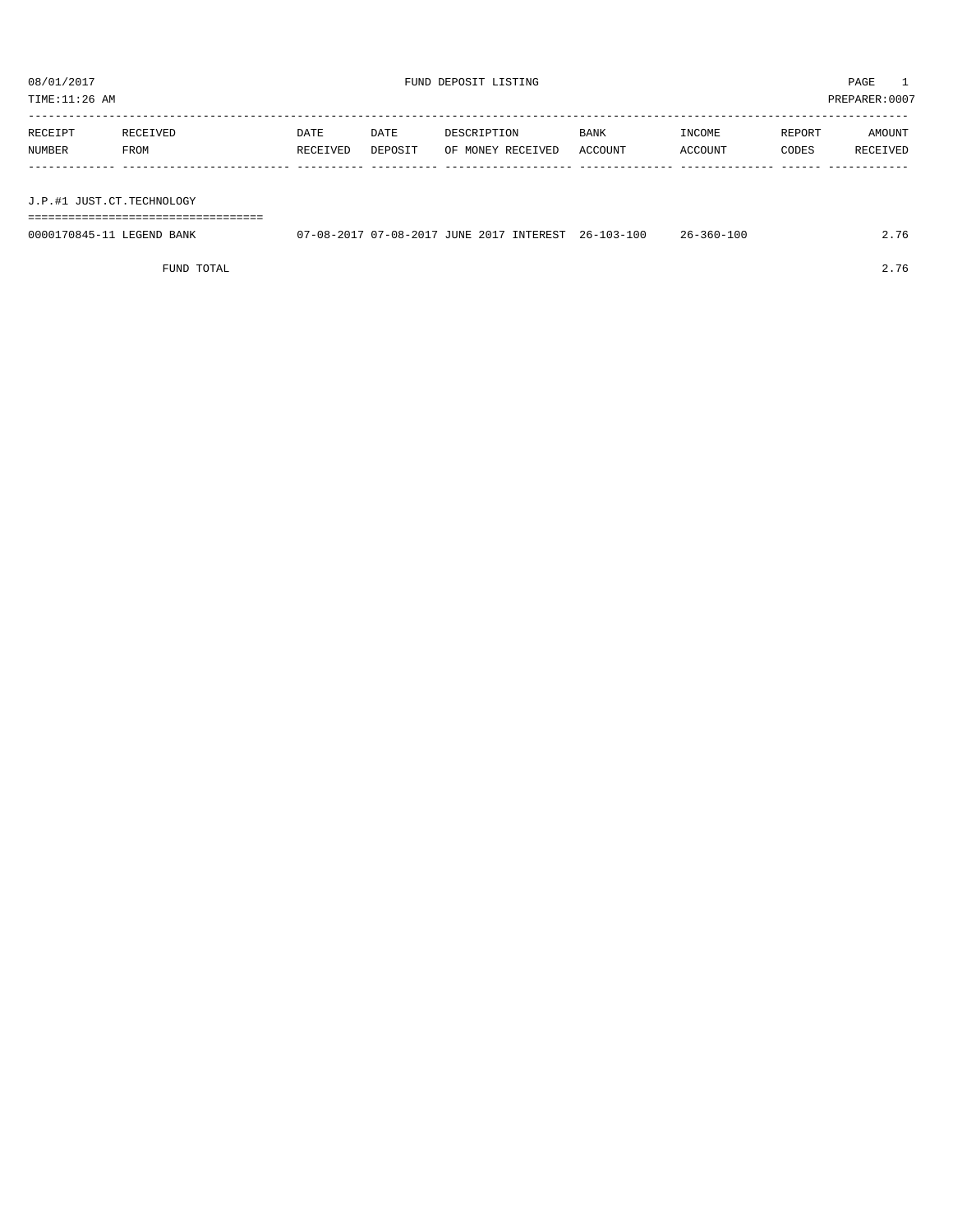TIME:11:26 AM PREPARER:0007

| RECEIPT | RECEIVED    | DATE     | DATE    | DESCRIPTION       | <b>BANK</b> | INCOME  | REPORT | AMOUNT   |
|---------|-------------|----------|---------|-------------------|-------------|---------|--------|----------|
| NUMBER  | <b>FROM</b> | RECEIVED | DEPOSIT | OF MONEY RECEIVED | ACCOUNT     | ACCOUNT | CODES  | RECEIVED |
|         |             |          |         |                   |             |         |        |          |

J.P.#2 JUST.CT.TECHNOLOGY

===================================

| 0000170845-12 LEGEND BANK | 07-08-2017 07-08-2017 JUNE 2017 INTEREST 27-103-100 |  |  | $27 - 360 - 100$ | 57. ر |
|---------------------------|-----------------------------------------------------|--|--|------------------|-------|
|                           |                                                     |  |  |                  |       |

FUND TOTAL  $0.67$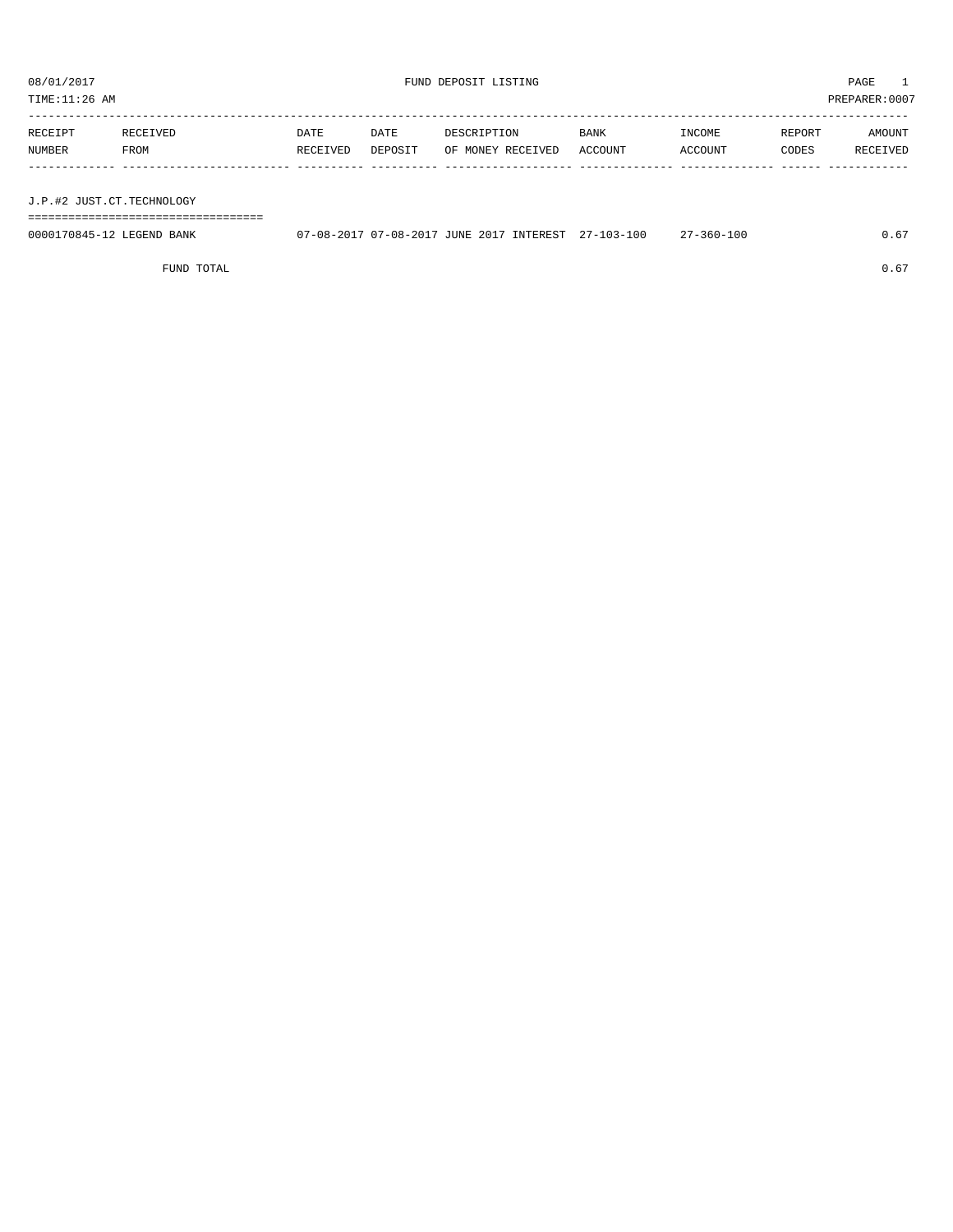TIME:11:26 AM PREPARER:0007

| RECEIPT | RECEIVED | DATE     | DATE    | DESCRIPTION       | <b>BANK</b> | INCOME  | REPORT | AMOUNT   |
|---------|----------|----------|---------|-------------------|-------------|---------|--------|----------|
| NUMBER  | FROM     | RECEIVED | DEPOSIT | OF MONEY RECEIVED | ACCOUNT     | ACCOUNT | CODES  | RECEIVED |
|         |          |          |         |                   |             |         |        |          |
|         |          |          |         |                   |             |         |        |          |

J.P.#3 JUST.CT.TECHNOLOGY

===================================

| 0000170845-13 LEGEND BANK | 07-08-2017 07-08-2017 JUNE 2017 INTEREST 28-103-100 |  | 28-360-100 | J.22 |
|---------------------------|-----------------------------------------------------|--|------------|------|
|                           |                                                     |  |            |      |

FUND TOTAL 0.22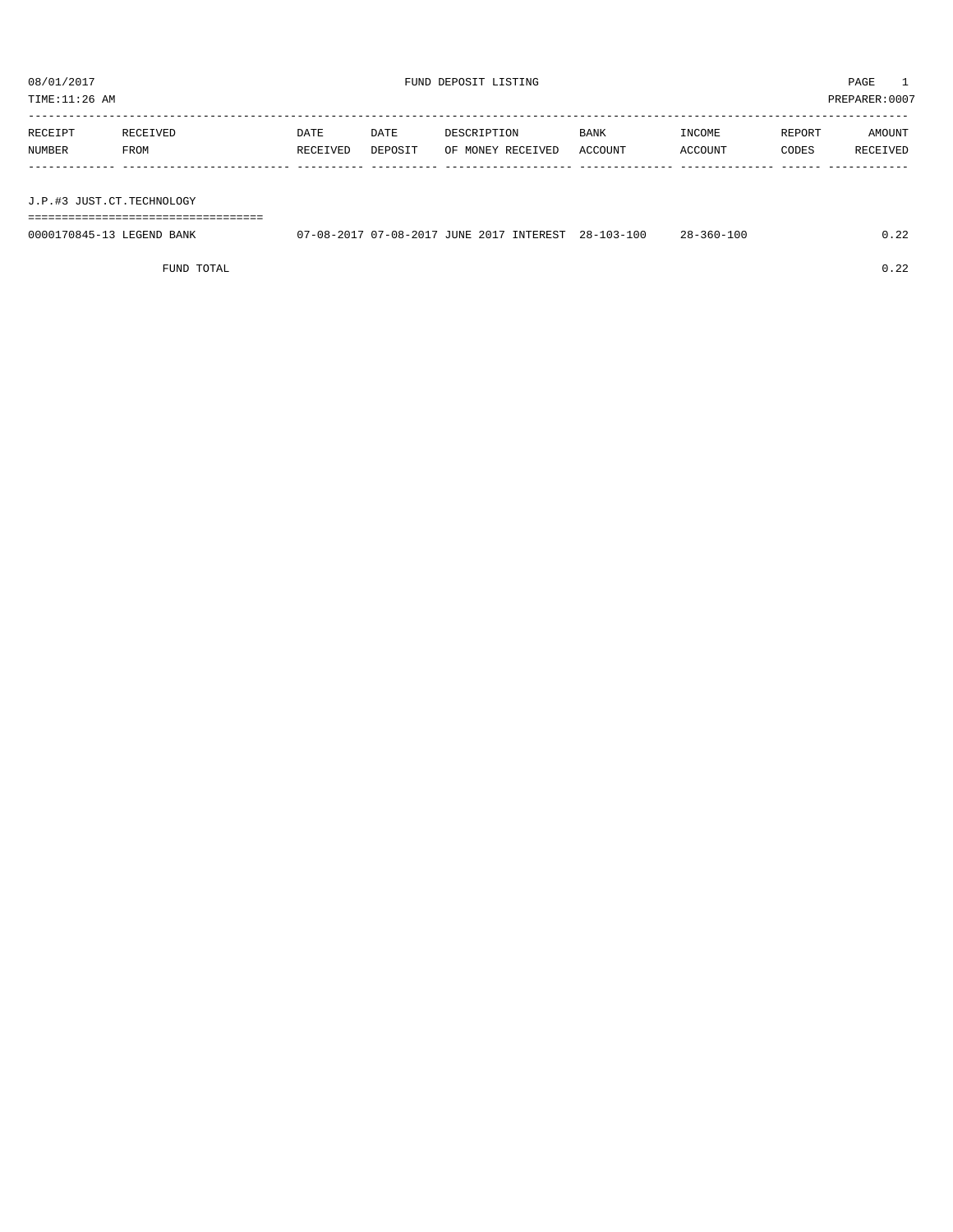TIME:11:26 AM PREPARER:0007

| RECEIPT | RECEIVED                    | DATE     | DATE    | DESCRIPTION       | BANK    | INCOME  | REPORT | AMOUNT          |
|---------|-----------------------------|----------|---------|-------------------|---------|---------|--------|-----------------|
| NUMBER  | FROM                        | RECEIVED | DEPOSIT | OF MONEY RECEIVED | ACCOUNT | ACCOUNT | CODES  | <b>RECEIVED</b> |
|         |                             |          |         |                   |         |         |        |                 |
|         |                             |          |         |                   |         |         |        |                 |
|         | DISTRICT CT.RECORDS ARCHIVE |          |         |                   |         |         |        |                 |

===================================

| 0000170845-14 LEGEND BANK    | 07-08-2017 07-08-2017 JUNE 2017 INTEREST 34-103-100 |                  | $34 - 360 - 100$ | 1.26   |
|------------------------------|-----------------------------------------------------|------------------|------------------|--------|
| 0000170858-16 DISTRICT CLERK | 07-11-2017 07-11-2017 JUNE 1-30, 2017               | $34 - 103 - 100$ | $34 - 370 - 450$ | 388.75 |

FUND TOTAL 390.01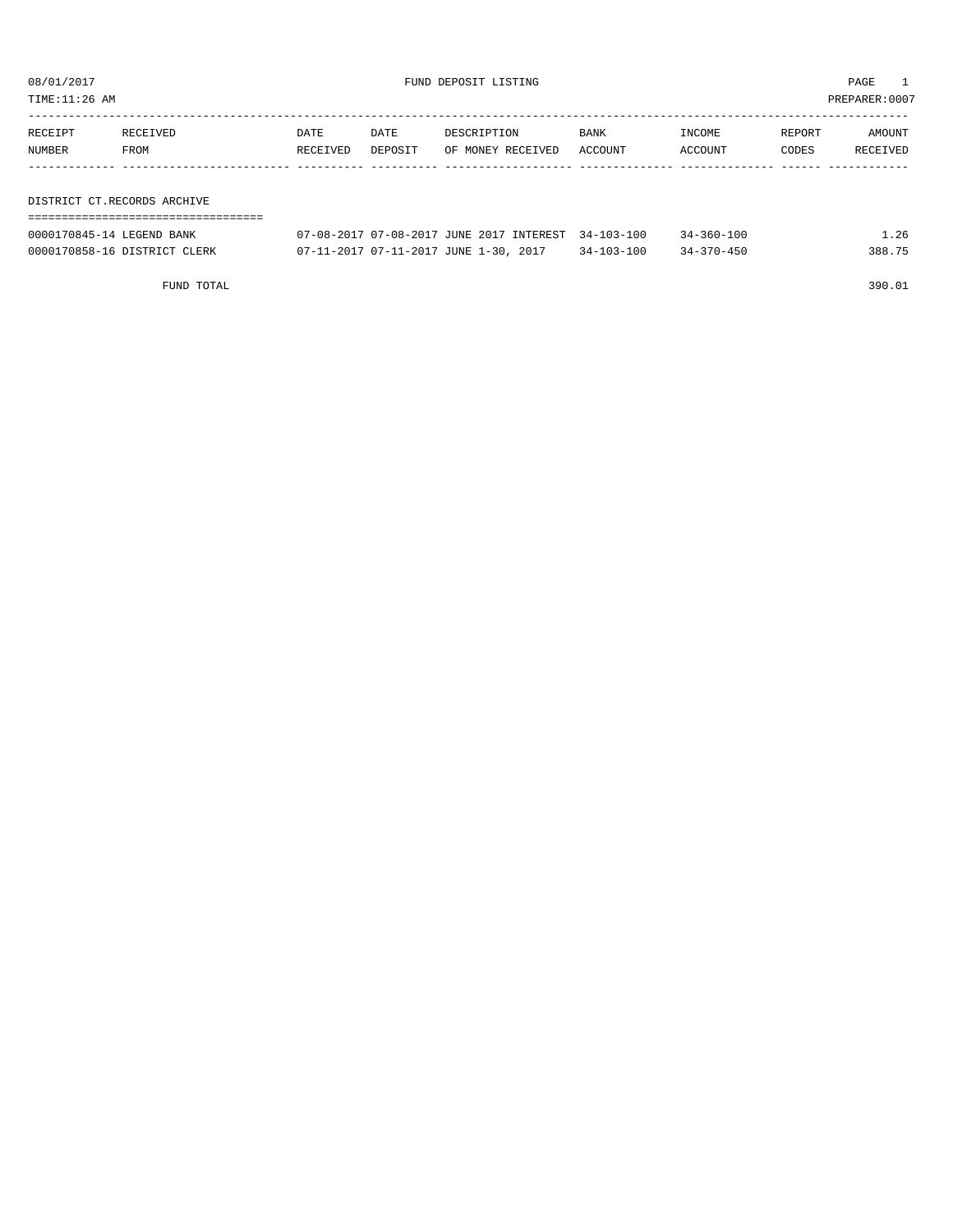TIME:11:26 AM PREPARER:0007

| RECEIPT | <b>RECEIVED</b> | DATE     | DATE           | DE SCR T PT TON   | <b>BANK</b> | NCOME <sup></sup> | REPORT | NMOUNT          |
|---------|-----------------|----------|----------------|-------------------|-------------|-------------------|--------|-----------------|
| NUMBER  | FROM            | RECEIVED | <b>DEPOSTT</b> | OF MONEY RECEIVED | ACCOUNT     | <b>ACCOUNT</b>    | CODES  | <b>RECEIVED</b> |
|         |                 |          |                |                   |             |                   |        |                 |

#### LAW LIBRARY FUND

| 0000170845-15 LEGEND BANK    | 07-08-2017 07-08-2017 JUNE 2017 INTEREST 35-103-100 |                  | 35-360-100       | 8.28   |
|------------------------------|-----------------------------------------------------|------------------|------------------|--------|
| 0000170858-17 DISTRICT CLERK | 07-11-2017 07-11-2017 JUNE 1-30, 2017               | $35 - 103 - 100$ | $35 - 340 - 450$ | 838.70 |
| 0000170875-21 COUNTY CLERK   | 07-18-2017 07-18-2017 MAR. 2017                     | $35 - 103 - 100$ | $35 - 340 - 403$ | 880.26 |
| 0000170876-20 COUNTY CLERK   | 07-18-2017 07-18-2017 APRIL 2017                    | $35 - 103 - 100$ | $35 - 340 - 403$ | 315.00 |

FUND TOTAL  $2,042.24$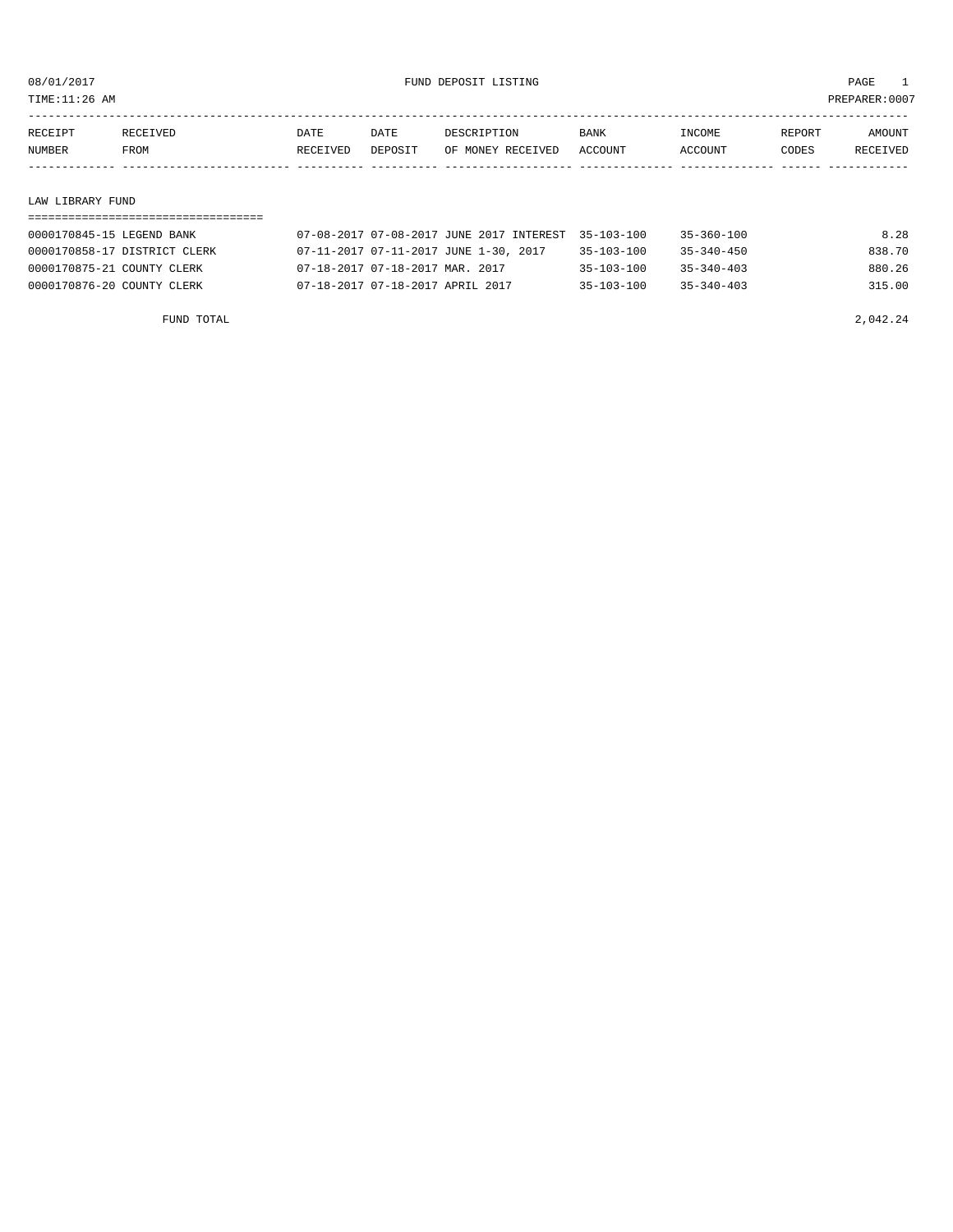08/01/2017 FUND DEPOSIT LISTING PAGE 1

| RECEIPT | RECEIVED | DATE     | DATE    | DESCRIPTION       | <b>BANK</b> | INCOME  | REPORT | AMOUNT          |
|---------|----------|----------|---------|-------------------|-------------|---------|--------|-----------------|
| NUMBER  | FROM     | RECEIVED | DEPOSIT | OF MONEY RECEIVED | ACCOUNT     | ACCOUNT | CODES  | <b>RECEIVED</b> |
|         |          |          |         |                   |             |         |        |                 |

D.A. FEE ACCOUNT FUND

|                           | ------------------------------------                                                       |                                  |                                                     |                  |                  |        |
|---------------------------|--------------------------------------------------------------------------------------------|----------------------------------|-----------------------------------------------------|------------------|------------------|--------|
|                           | 0000170831-01 DISTRICT ATTORNEY TRUST                                                      | 07-03-2017 07-03-2017 CHECK FEES |                                                     | $36 - 103 - 136$ | 36-340-475       | 220.00 |
| 0000170845-23 LEGEND BANK |                                                                                            |                                  | 07-08-2017 07-08-2017 JUNE 2017 INTEREST 36-103-136 |                  | 36-360-100       | 0.06   |
| 0000170845-24 LEGEND BANK |                                                                                            |                                  | 07-08-2017 07-08-2017 JUNE 2017 INTEREST 36-103-236 |                  | $36 - 360 - 236$ | 0.14   |
|                           | 0000170892-01 FANNIN COUNTY CSCD                                                           |                                  | 07-25-2017 07-25-2017 BLOOD DRAWS                   | $36 - 103 - 136$ | $36 - 370 - 130$ | 66.00  |
|                           | 0000170904-01 FANNIN COUNTY CONTRABAND 07-27-2017 07-27-2017 CASE # CV-17-43002 36-103-236 |                                  |                                                     |                  | $36 - 352 - 300$ | 435.00 |
|                           |                                                                                            |                                  |                                                     |                  |                  |        |

FUND TOTAL 721.20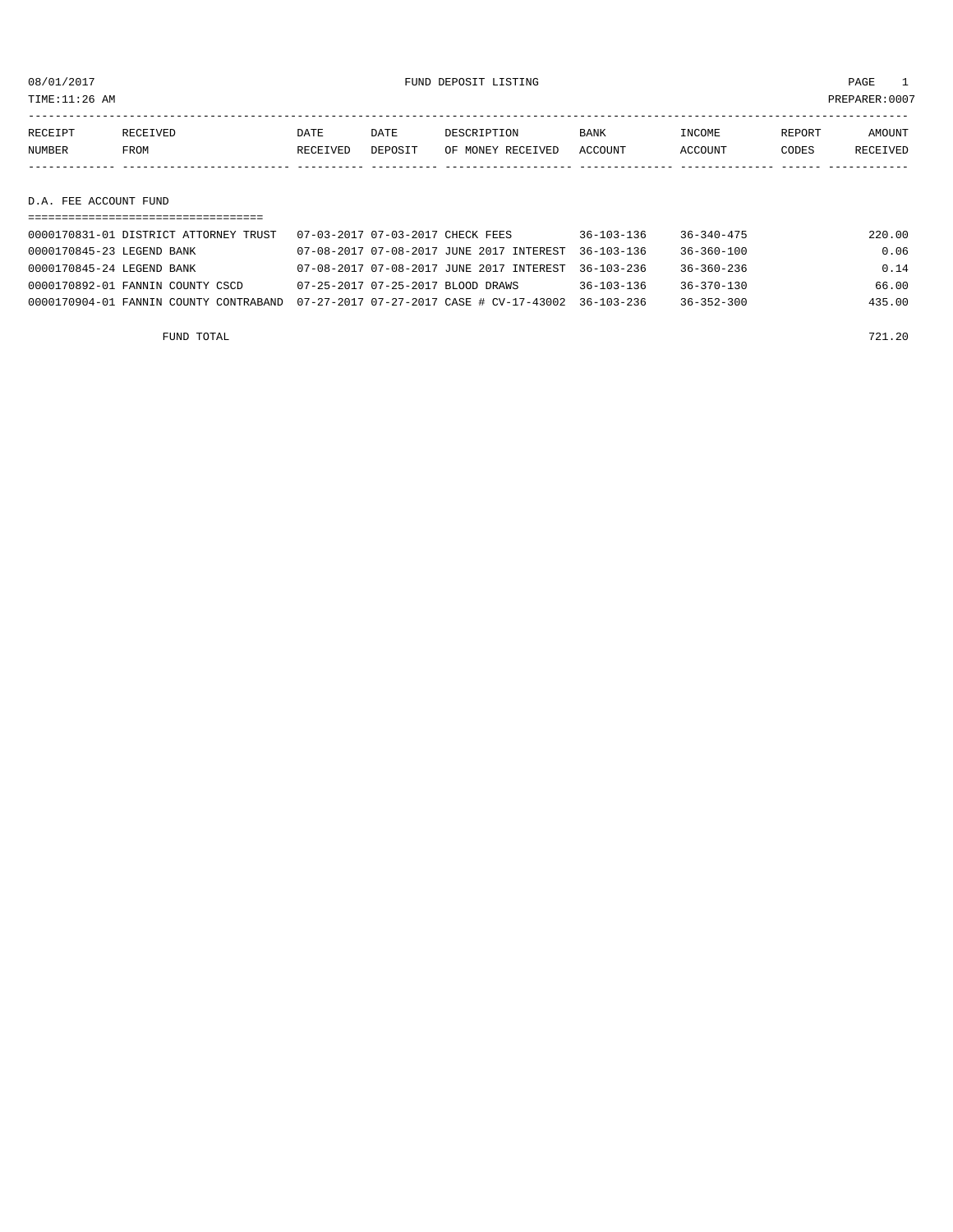TIME:11:26 AM PREPARER:0007

| RECEIPT | RECEIVED | DATE     | DATE    | DESCRIPTION       | <b>BANK</b> | INCOME  | REPORT | AMOUNT   |
|---------|----------|----------|---------|-------------------|-------------|---------|--------|----------|
| NUMBER  | FROM     | RECEIVED | DEPOSIT | OF MONEY RECEIVED | ACCOUNT     | ACCOUNT | CODES  | RECEIVED |
|         |          |          |         |                   |             |         |        |          |
|         |          |          |         |                   |             |         |        |          |

CONTRABAND SEIZURE

| ---------------------------------<br>------------------------------ |                                                     |                  |        |
|---------------------------------------------------------------------|-----------------------------------------------------|------------------|--------|
| 0000170845-25 LEGEND BANK                                           | 07-08-2017 07-08-2017 JUNE 2017 INTEREST 37-103-137 | $37 - 360 - 100$ | 0.05   |
| 0000170900-01 CITY OF HONEY GROVE                                   | 07-26-2017 07-26-2017 CASE # CV-17-43002 37-103-137 | $37 - 207 - 099$ | 435.00 |

FUND TOTAL 435.05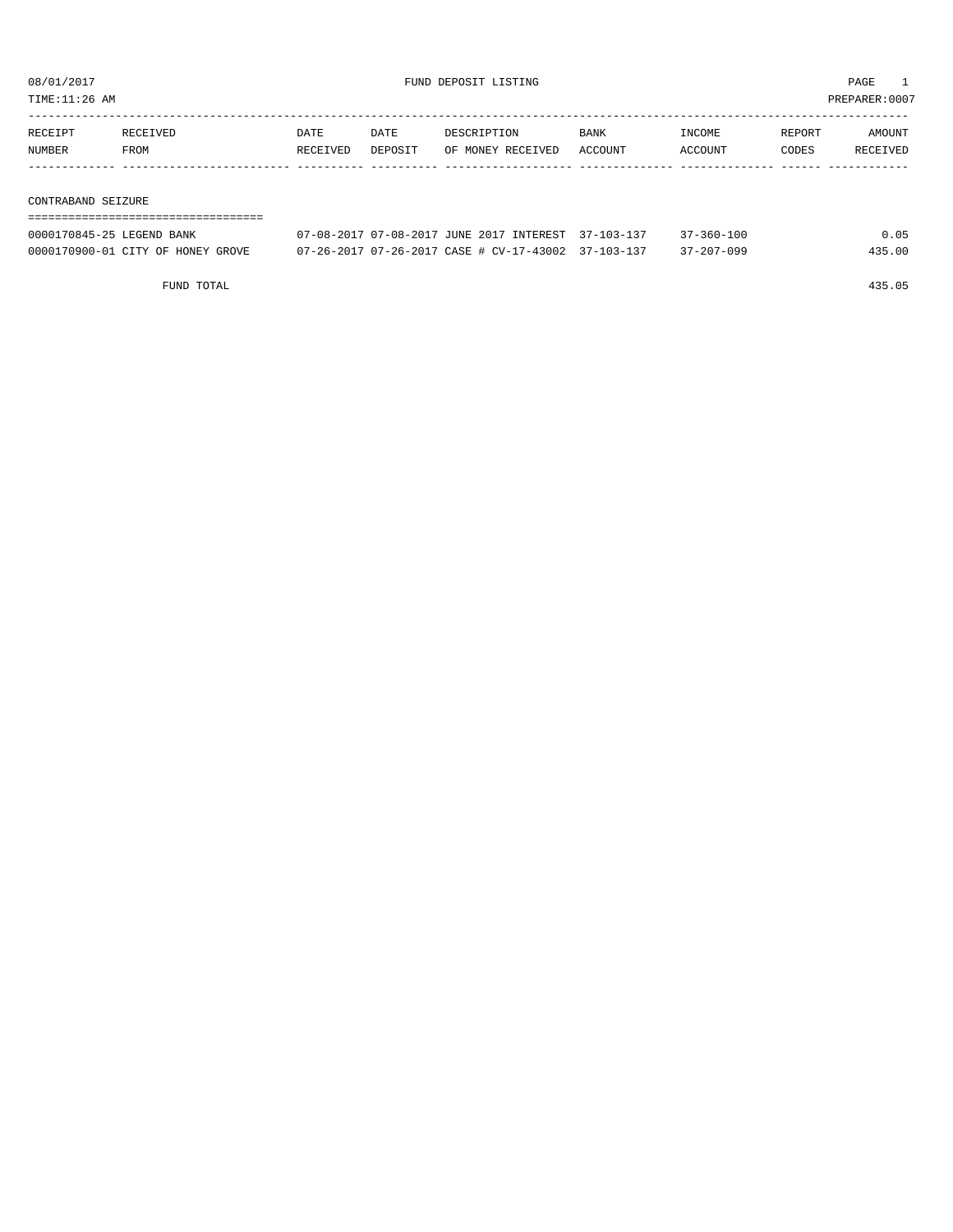TIME:11:26 AM PREPARER:0007

| RECEIPT | RECEIVED    | DATE     | DATE    | DESCRIPTION       | BANK    | INCOME  | REPORT | AMOUNT   |
|---------|-------------|----------|---------|-------------------|---------|---------|--------|----------|
| NUMBER  | <b>FROM</b> | RECEIVED | DEPOSIT | OF MONEY RECEIVED | ACCOUNT | ACCOUNT | CODES  | RECEIVED |
|         |             |          |         |                   |         |         |        |          |
|         |             |          |         |                   |         |         |        |          |
|         |             |          |         |                   |         |         |        |          |

IHC CO-OP GIN

| -------------------------------------  |  |  |  |  |  |  |  |  |  |  |  |  |  |  |  |  |  |
|----------------------------------------|--|--|--|--|--|--|--|--|--|--|--|--|--|--|--|--|--|
| -------------------------------------- |  |  |  |  |  |  |  |  |  |  |  |  |  |  |  |  |  |

| 0000170826-06 TEXPOOL     | 07-01-2017 07-01-2017 JUNE 2017 INTEREST 38-103-175 | $38 - 360 - 100$ | 13.20 |
|---------------------------|-----------------------------------------------------|------------------|-------|
| 0000170845-16 LEGEND BANK | 07-08-2017 07-08-2017 JUNE 2017 INTEREST 38-103-100 | $38 - 360 - 100$ | 0.03  |

FUND TOTAL 13.23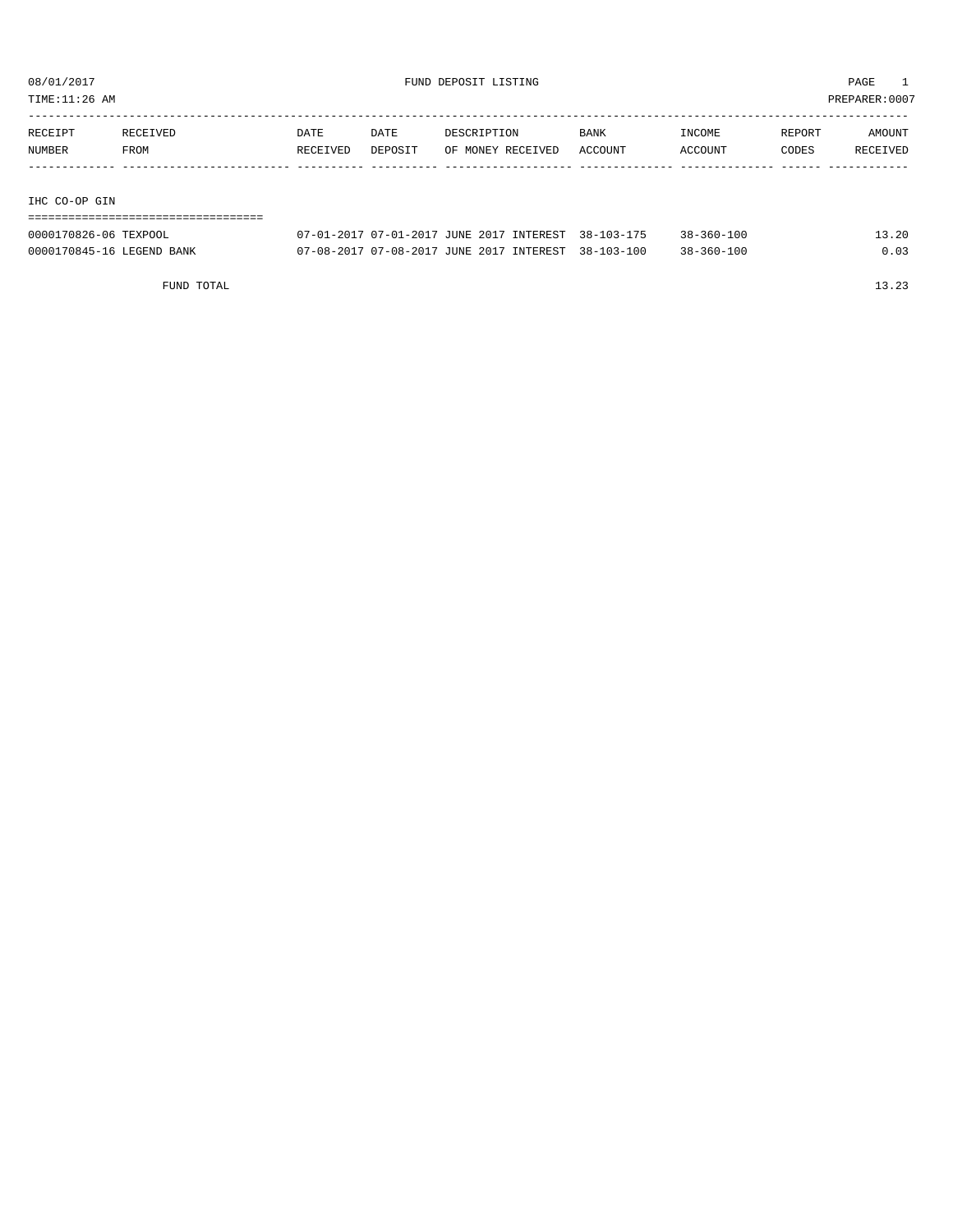TIME:11:26 AM PREPARER:0007

| RECEIPT                                                                                                         | RECEIVED | DATE     | DATE    | DESCRIPTION       | <b>BANK</b> | INCOME  | REPORT | AMOUNT   |
|-----------------------------------------------------------------------------------------------------------------|----------|----------|---------|-------------------|-------------|---------|--------|----------|
| NUMBER                                                                                                          | FROM     | RECEIVED | DEPOSIT | OF MONEY RECEIVED | ACCOUNT     | ACCOUNT | CODES  | RECEIVED |
|                                                                                                                 |          |          |         |                   |             |         |        |          |
|                                                                                                                 |          |          |         |                   |             |         |        |          |
| the contract of the contract of the contract of the contract of the contract of the contract of the contract of |          |          |         |                   |             |         |        |          |

IHC B.R. COOPER

| 0000170826-07 TEXPOOL     | 07-01-2017 07-01-2017 JUNE 2017 INTEREST 39-103-175 | $39 - 360 - 100$ | 4 39  |
|---------------------------|-----------------------------------------------------|------------------|-------|
| 0000170845-17 LEGEND BANK | 07-08-2017 07-08-2017 JUNE 2017 INTEREST 39-103-100 | $39 - 360 - 100$ | 0. 74 |

FUND TOTAL 5.13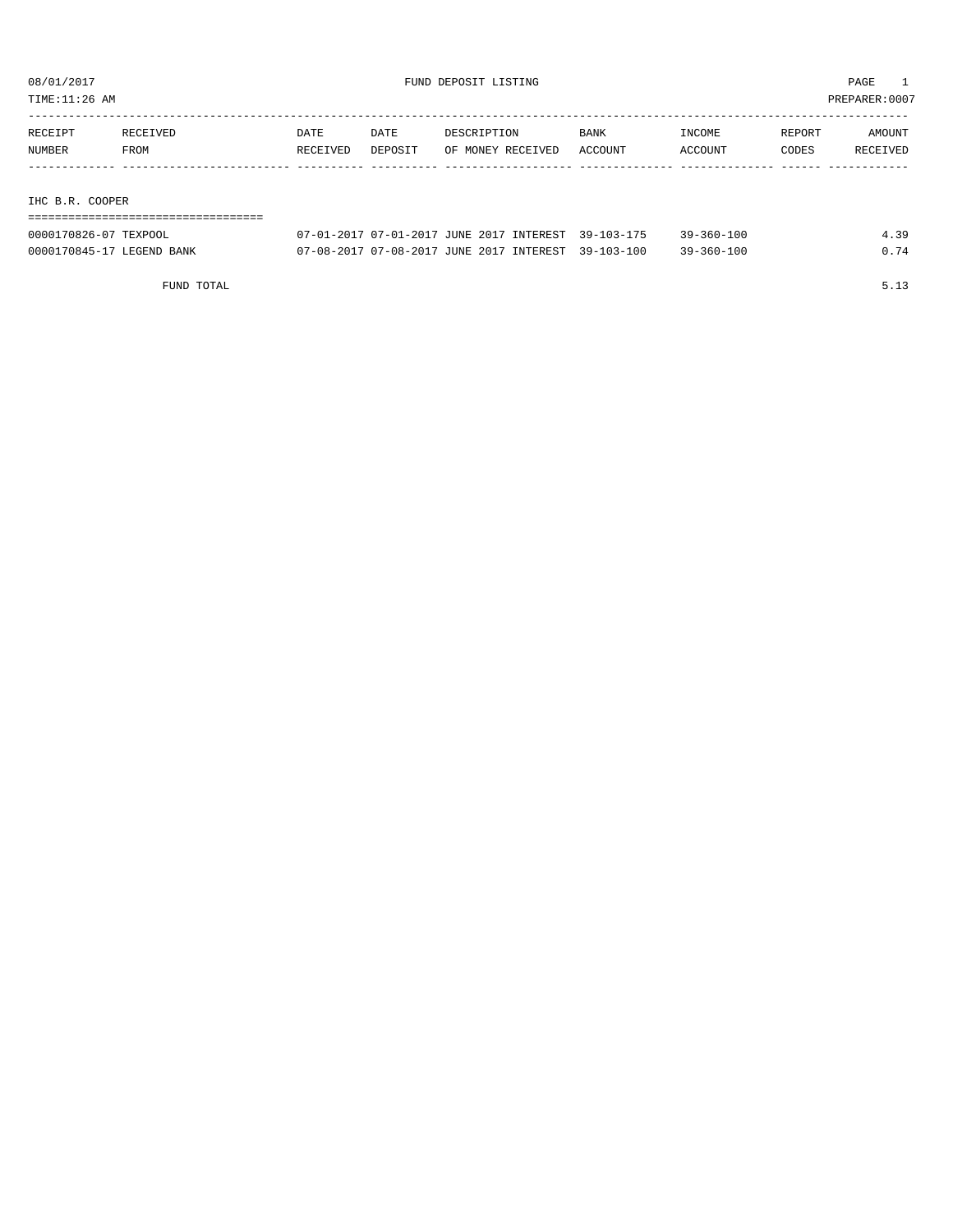TIME:11:26 AM PREPARER:0007

| RECEIPT | <b>RECEIVED</b> | DATE     | DATE    | DESCRIPTION       | BANK    | INCOME  | REPORT | AMOUNT          |
|---------|-----------------|----------|---------|-------------------|---------|---------|--------|-----------------|
| NUMBER  | FROM            | RECEIVED | DEPOSIT | OF MONEY RECEIVED | ACCOUNT | ACCOUNT | CODES  | <b>RECEIVED</b> |
|         |                 |          |         |                   |         |         |        |                 |

#### ELECTION EQUIPMENT FUND

| ---------------------------------- |                                                      |                  |        |
|------------------------------------|------------------------------------------------------|------------------|--------|
| 0000170889-01 TRENTON I.S. D.      | 07-24-2017 07-24-2017 MAY 7, 2017 EARLY & 48-103-100 | $48 - 340 - 484$ | 875.00 |
| 0000170890-01 CITY OF BONHAM       | 07-24-2017 07-24-2017 MAY 6, 2017 EARLY & 48-103-100 | $48 - 340 - 484$ | 525.00 |

FUND TOTAL 1,400.00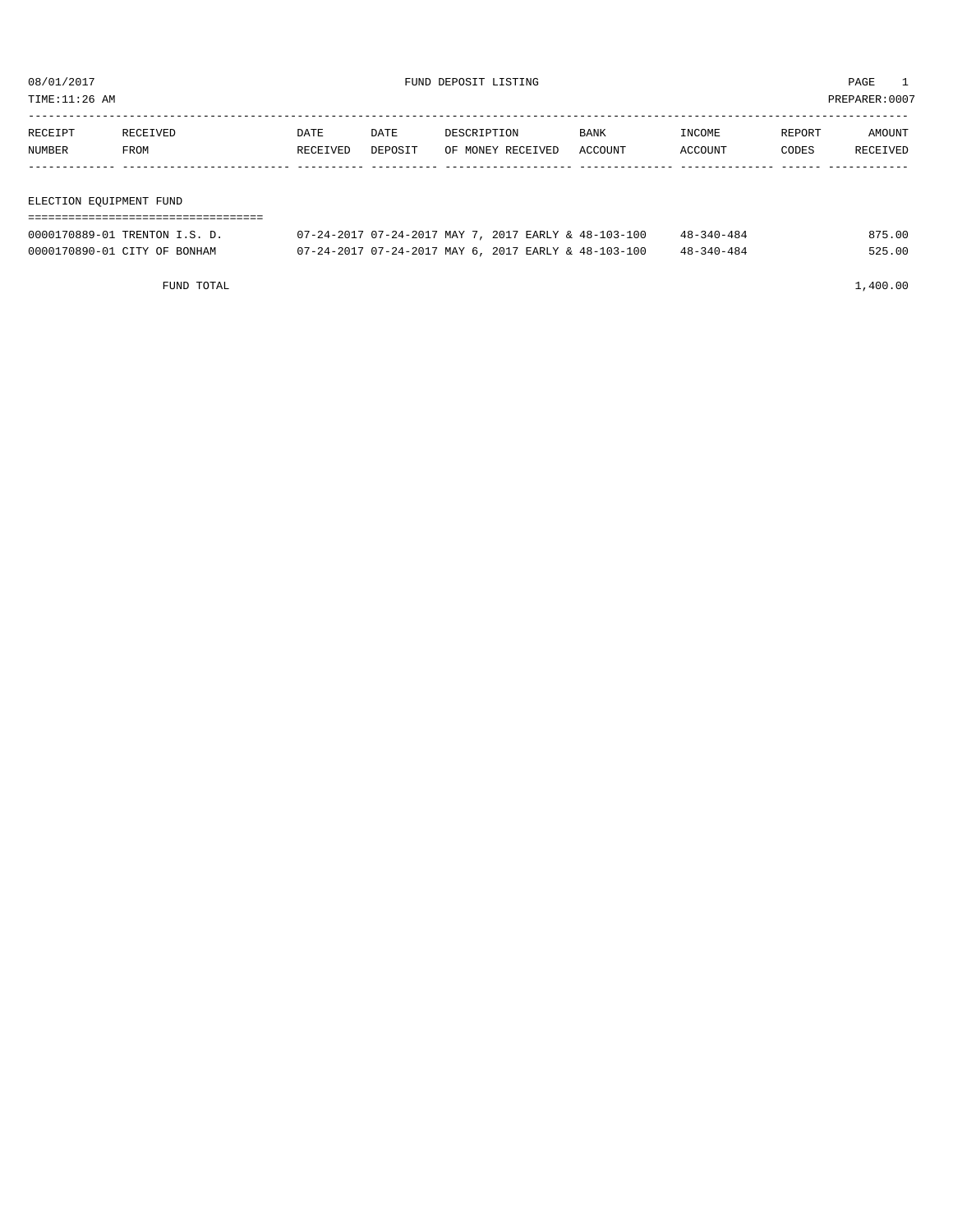| TIME:11:26 AM              |                                   |          |                                 |                   |             |                  |        | PREPARER:0007 |
|----------------------------|-----------------------------------|----------|---------------------------------|-------------------|-------------|------------------|--------|---------------|
|                            |                                   |          |                                 |                   |             |                  |        |               |
| RECEIPT                    | RECEIVED                          | DATE     | DATE                            | DESCRIPTION       | <b>BANK</b> | INCOME           | REPORT | AMOUNT        |
| NUMBER                     | FROM                              | RECEIVED | DEPOSIT                         | OF MONEY RECEIVED | ACCOUNT     | ACCOUNT          | CODES  | RECEIVED      |
|                            |                                   |          |                                 |                   |             |                  |        |               |
|                            |                                   |          |                                 |                   |             |                  |        |               |
|                            | CO.CLERK CO.& DIST.CT. TECHNOLOGY |          |                                 |                   |             |                  |        |               |
|                            |                                   |          |                                 |                   |             |                  |        |               |
| 0000170875-26 COUNTY CLERK |                                   |          | 07-18-2017 07-18-2017 MAR. 2017 |                   | 51-103-100  | $51 - 370 - 440$ |        | 102.21        |

| OUVULIVUIJ AV COONII CHHAA | VI LU 2011 VI LU 2011 MIN. 2011  |                  |                  | ------ |
|----------------------------|----------------------------------|------------------|------------------|--------|
| 0000170876-25 COUNTY CLERK | 07-18-2017 07-18-2017 APRIL 2017 | $51 - 103 - 100$ | $51 - 370 - 440$ | 84.41  |
| FUND TOTAL                 |                                  |                  |                  | 186.62 |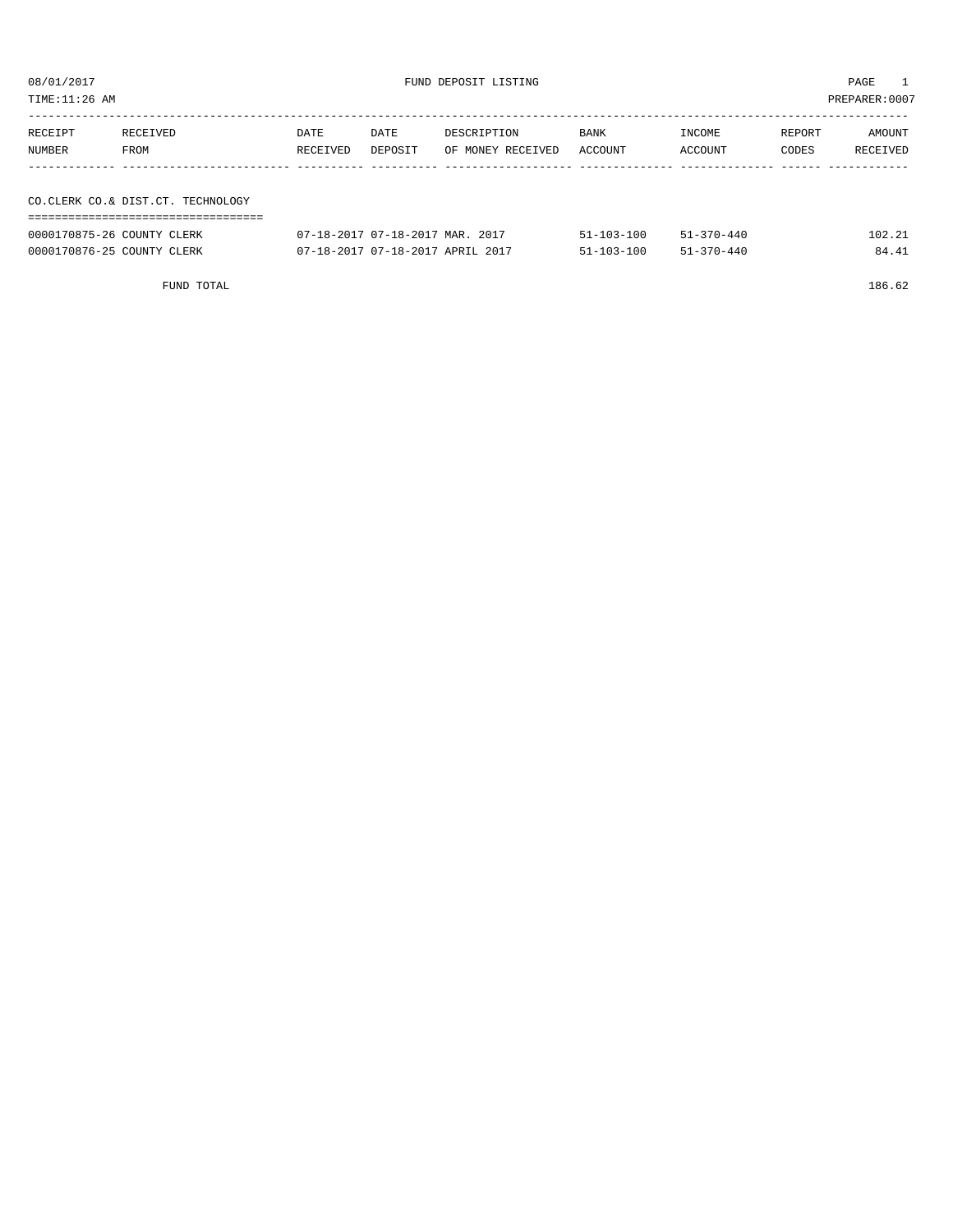08/01/2017 FUND DEPOSIT LISTING PAGE 1

| RECEIPT | RECEIVED | DATE     | DATE    | DESCRIPTION               | BANK | INCOME  | REPORT | <b>AMOUNT</b> |
|---------|----------|----------|---------|---------------------------|------|---------|--------|---------------|
| NUMBER  | FROM     | RECEIVED | DEPOSIT | OF MONEY RECEIVED ACCOUNT |      | ACCOUNT | CODES  | RECEIVED      |
|         |          |          |         |                           |      |         |        |               |
|         |          |          |         |                           |      |         |        |               |

## CO.CLK.COURT RECORDS PRESERVATION ===================================

| 0000170845-18 LEGEND BANK  | 07-08-2017 07-08-2017 JUNE 2017 INTEREST 52-103-100 |                  | $52 - 360 - 100$ | 0.07   |
|----------------------------|-----------------------------------------------------|------------------|------------------|--------|
| 0000170875-27 COUNTY CLERK | 07-18-2017 07-18-2017 MAR. 2017                     | $52 - 103 - 100$ | $52 - 370 - 133$ | 261.51 |
| 0000170876-26 COUNTY CLERK | 07-18-2017 07-18-2017 APRIL 2017                    | $52 - 103 - 100$ | 52-370-133       | 90.00  |

FUND TOTAL 351.58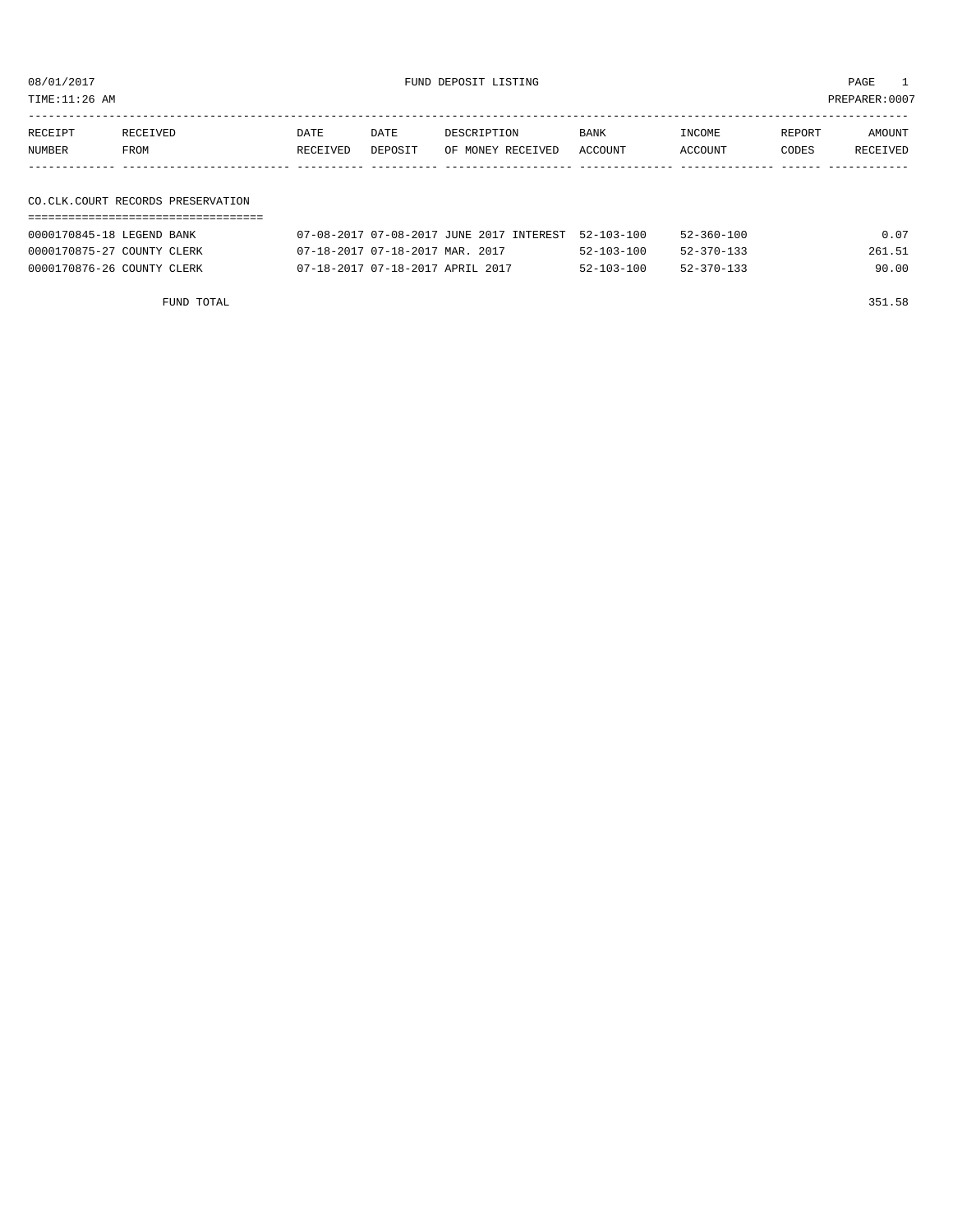| TIME:11:26 AM              |                          |          |                                 |                   |                  |                  |        | PREPARER: 0007 |  |
|----------------------------|--------------------------|----------|---------------------------------|-------------------|------------------|------------------|--------|----------------|--|
| RECEIPT                    | RECEIVED                 | DATE     | DATE                            | DESCRIPTION       | BANK             | INCOME           | REPORT | AMOUNT         |  |
| NUMBER                     | FROM                     | RECEIVED | DEPOSIT                         | OF MONEY RECEIVED | ACCOUNT          | ACCOUNT          | CODES  | RECEIVED       |  |
|                            |                          |          |                                 |                   |                  |                  |        |                |  |
|                            |                          |          |                                 |                   |                  |                  |        |                |  |
|                            | CO.CLERK RECORDS ARCHIVE |          |                                 |                   |                  |                  |        |                |  |
|                            |                          |          |                                 |                   |                  |                  |        |                |  |
| 0000170875-28 COUNTY CLERK |                          |          | 07-18-2017 07-18-2017 MAR. 2017 |                   | $53 - 103 - 100$ | $53 - 370 - 133$ |        | 7,409.78       |  |

0000170876-27 COUNTY CLERK 07-18-2017 07-18-2017 APRIL 2017 53-103-100 53-370-133 6,380.00

FUND TOTAL 13,789.78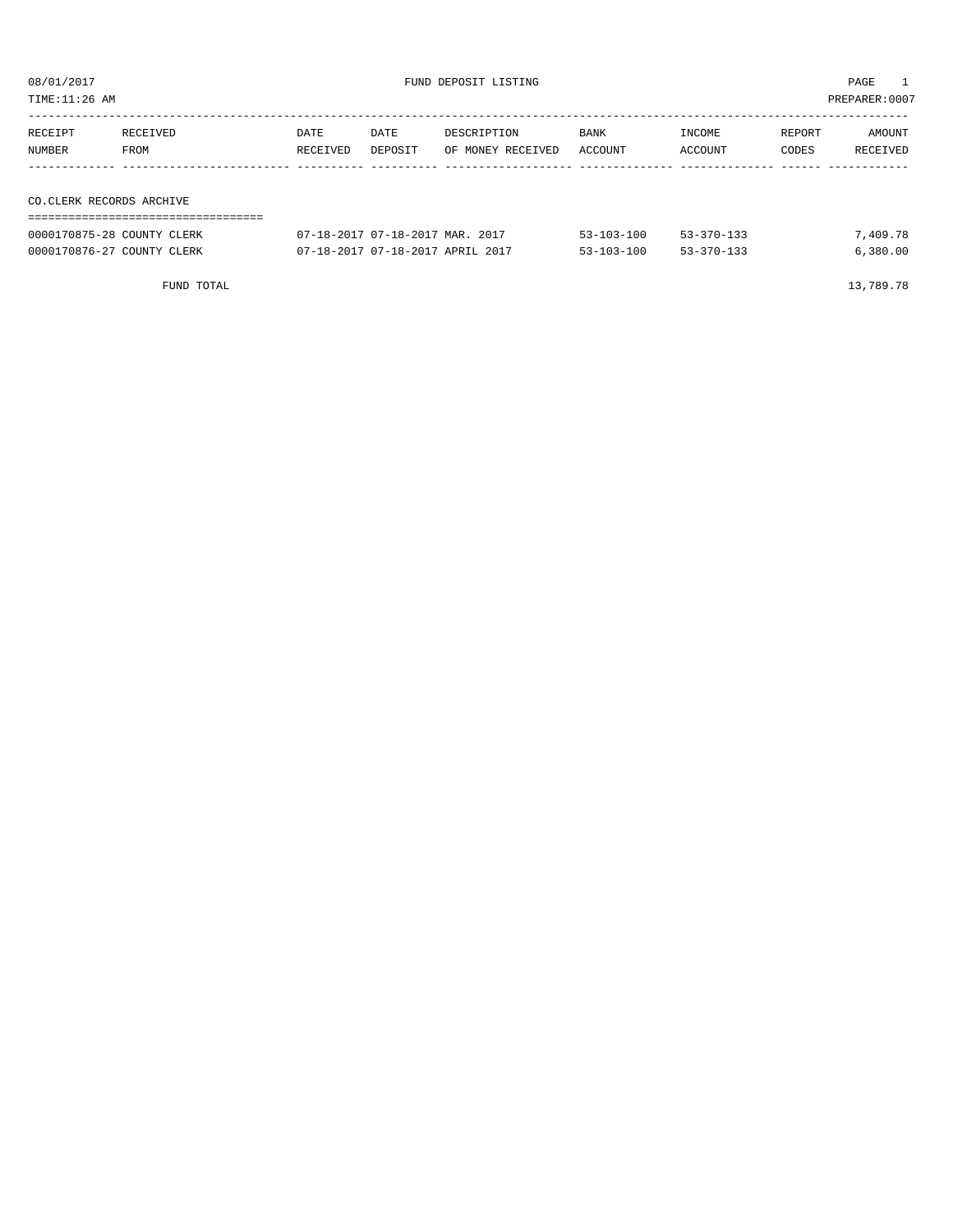TIME:11:26 AM PREPARER:0007

| RECEIPT | RECEIVED | DATE     | DATE    | DESCRIPTION       | <b>BANK</b> | INCOME  | REPORT       | AMOUNT   |
|---------|----------|----------|---------|-------------------|-------------|---------|--------------|----------|
| NUMBER  | FROM     | RECEIVED | DEPOSIT | OF MONEY RECEIVED | ACCOUNT     | ACCOUNT | <b>CODES</b> | RECEIVED |
|         |          |          |         |                   |             |         |              |          |

## F.C. LAW ENFORCEMENT EDUCATION

===================================

| 0000170845-26 LEGEND BANK | 07-08-2017 07-08-2017 JUNE 2017 INTEREST |  | $55 - 103 - 155$ | $-360 - 100$ |  |
|---------------------------|------------------------------------------|--|------------------|--------------|--|
|                           |                                          |  |                  |              |  |

FUND TOTAL 0.02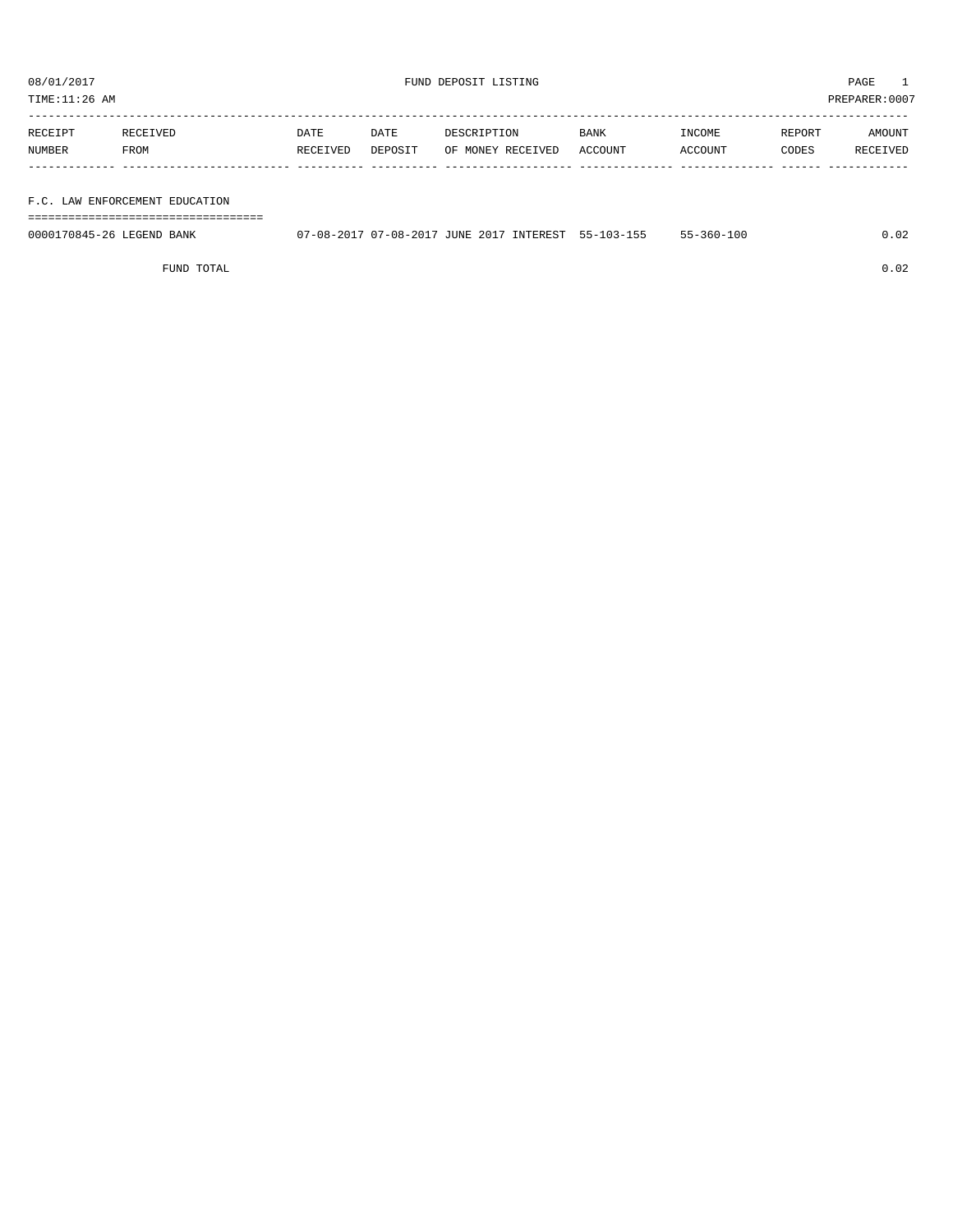TIME:11:26 AM PREPARER:0007

| RECEIPT | RECEIVED | DATE     | DATE    | DESCRIPTION       | <b>BANK</b> | <b>NCOME</b>  | REPORT | AMOUNT          |
|---------|----------|----------|---------|-------------------|-------------|---------------|--------|-----------------|
| NUMBER  | FROM     | RECEIVED | DEPOSIT | OF MONEY RECEIVED | ACCOUNT     | <b>CCOUNT</b> | CODES  | <b>RECEIVED</b> |
|         |          |          |         |                   |             |               |        |                 |

## F C SHERIFF FORFEITURE

===================================

| 0000170845-27 LEGEND BANK |  |  | 07-08-2017 07-08-2017 JUNE 2017 INTEREST 56-103-156 | $56 - 360 - 100$ | .10 |
|---------------------------|--|--|-----------------------------------------------------|------------------|-----|
|                           |  |  |                                                     |                  |     |

FUND TOTAL  $0.10$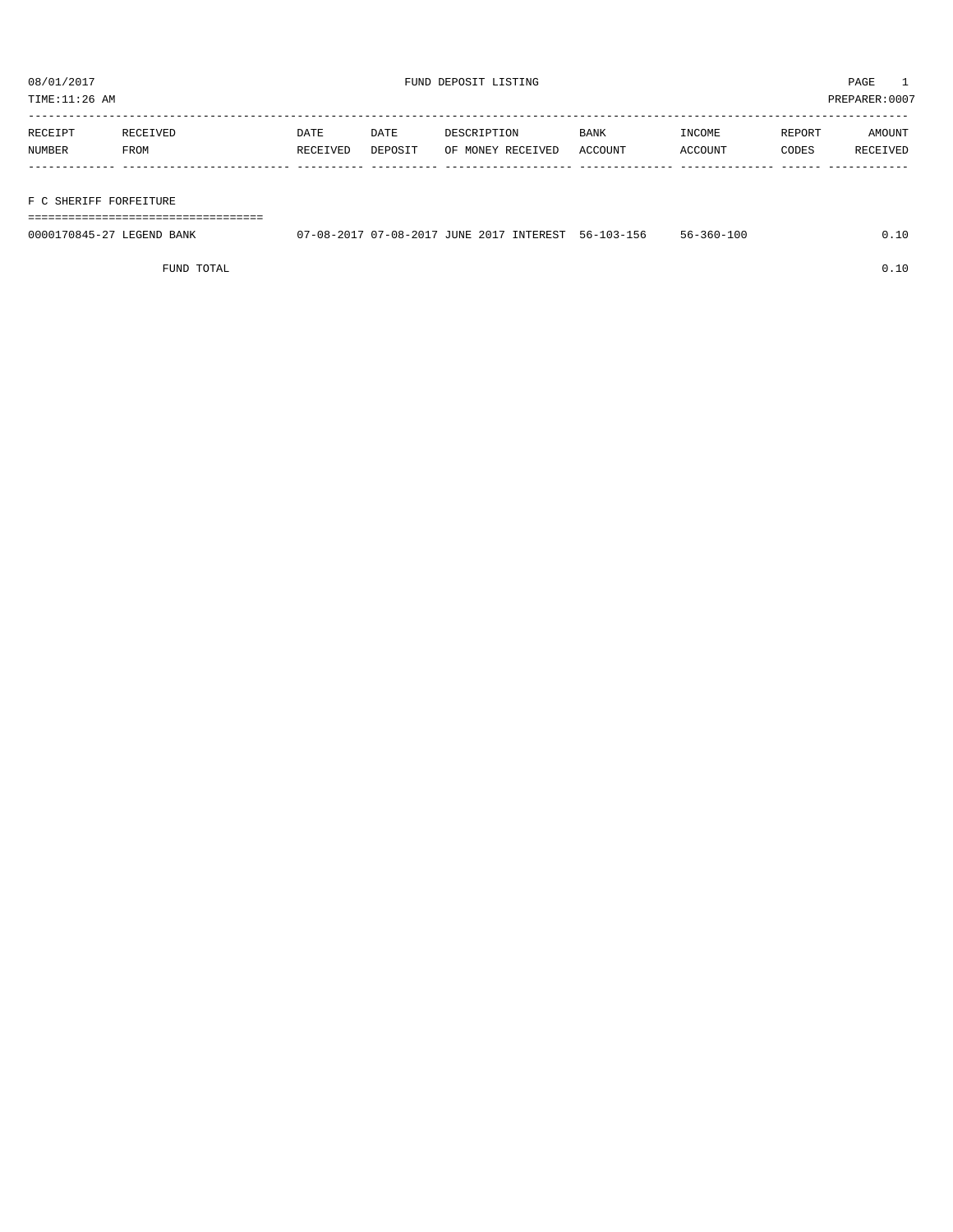TIME:11:26 AM PREPARER:0007

| RECEIPT | RECEIVED | DATE     | DATE           | DESCRIPTION       | <b>BANK</b> | <b>INCOME</b> | REPORT | AMOUNT          |
|---------|----------|----------|----------------|-------------------|-------------|---------------|--------|-----------------|
| NUMBER  | FROM     | RECEIVED | <b>DEPOSTT</b> | OF MONEY RECEIVED | ACCOUNT     | ACCOUNT       | CODES  | <b>RECEIVED</b> |
|         |          |          |                |                   |             |               |        |                 |

#### DRUG COURT PROGRAM

| 0000170845-19 LEGEND BANK    | 07-08-2017 07-08-2017 JUNE 2017 INTEREST | 59-103-100       | 59-360-100       | 1.94   |
|------------------------------|------------------------------------------|------------------|------------------|--------|
| 0000170858-24 DISTRICT CLERK | 07-11-2017 07-11-2017 JUNE 1-30, 2017    | 59-103-100       | 59-370-425       | 206.12 |
| 0000170875-29 COUNTY CLERK   | 07-18-2017 07-18-2017 MAR. 2017          | $59 - 103 - 100$ | $59 - 370 - 425$ | 224.97 |
| 0000170876-28 COUNTY CLERK   | 07-18-2017 07-18-2017 APRIL 2017         | $59 - 103 - 100$ | $59 - 370 - 425$ | 299.80 |

FUND TOTAL 732.83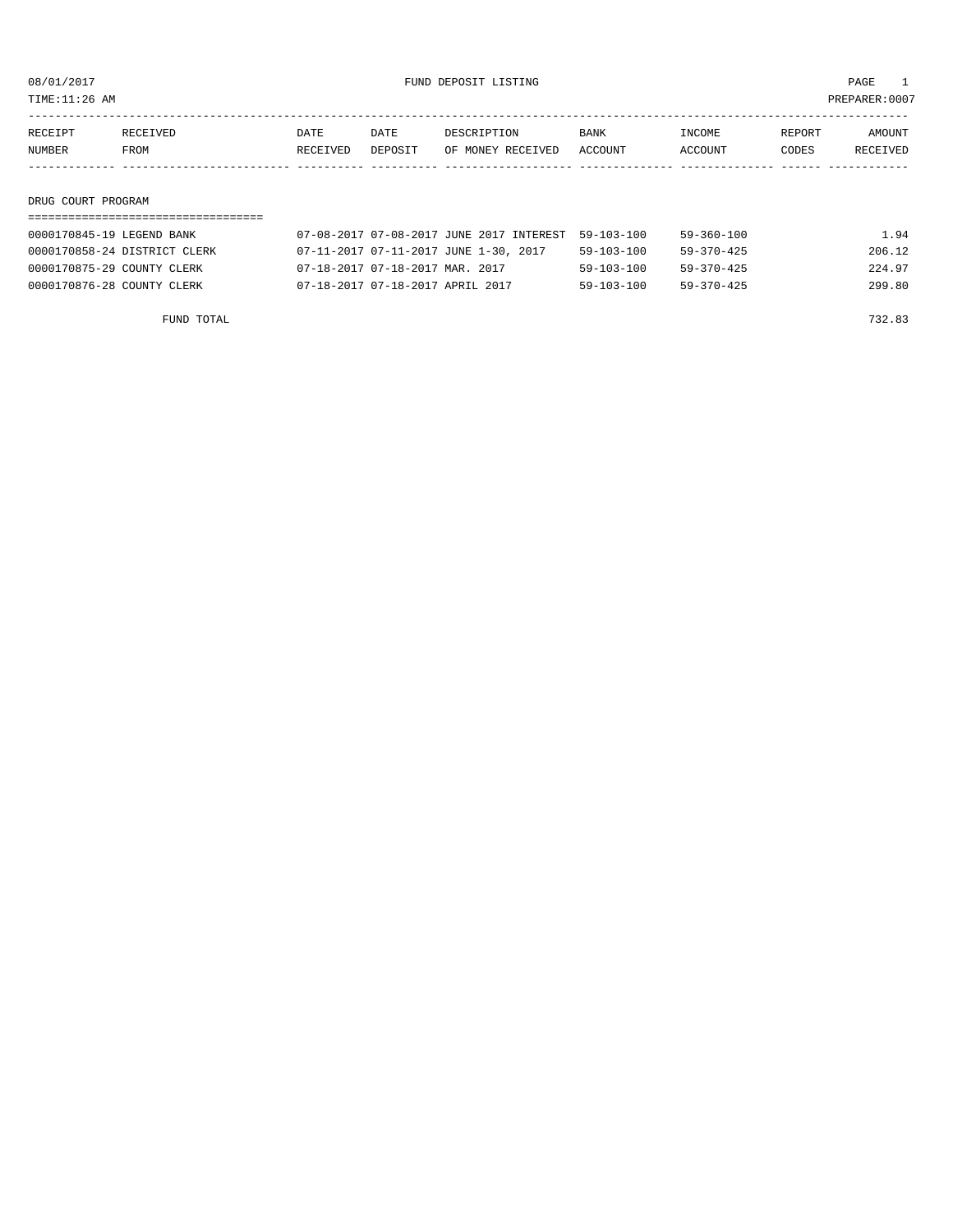TIME:11:26 AM PREPARER:0007 -----------------------------------------------------------------------------------------------------------------------------------

| RECEIPT | RECEIVED                            | DATE     | DATE    | DESCRIPTION       | <b>BANK</b> | INCOME  | REPORT | AMOUNT   |
|---------|-------------------------------------|----------|---------|-------------------|-------------|---------|--------|----------|
| NUMBER  | FROM                                | RECEIVED | DEPOSIT | OF MONEY RECEIVED | ACCOUNT     | ACCOUNT | CODES  | RECEIVED |
|         |                                     |          |         |                   |             |         |        |          |
|         | DIST.CLK.CO.&DIST.CT.TECH.-COMB.FUN |          |         |                   |             |         |        |          |

===================================

| 0000170858-22 DISTRICT CLERK | 07-11-2017 07-11-2017 JUNE 1-30, 2017 | 61-103-100 | 61-370-440 | 43.44 |
|------------------------------|---------------------------------------|------------|------------|-------|

FUND TOTAL 43.44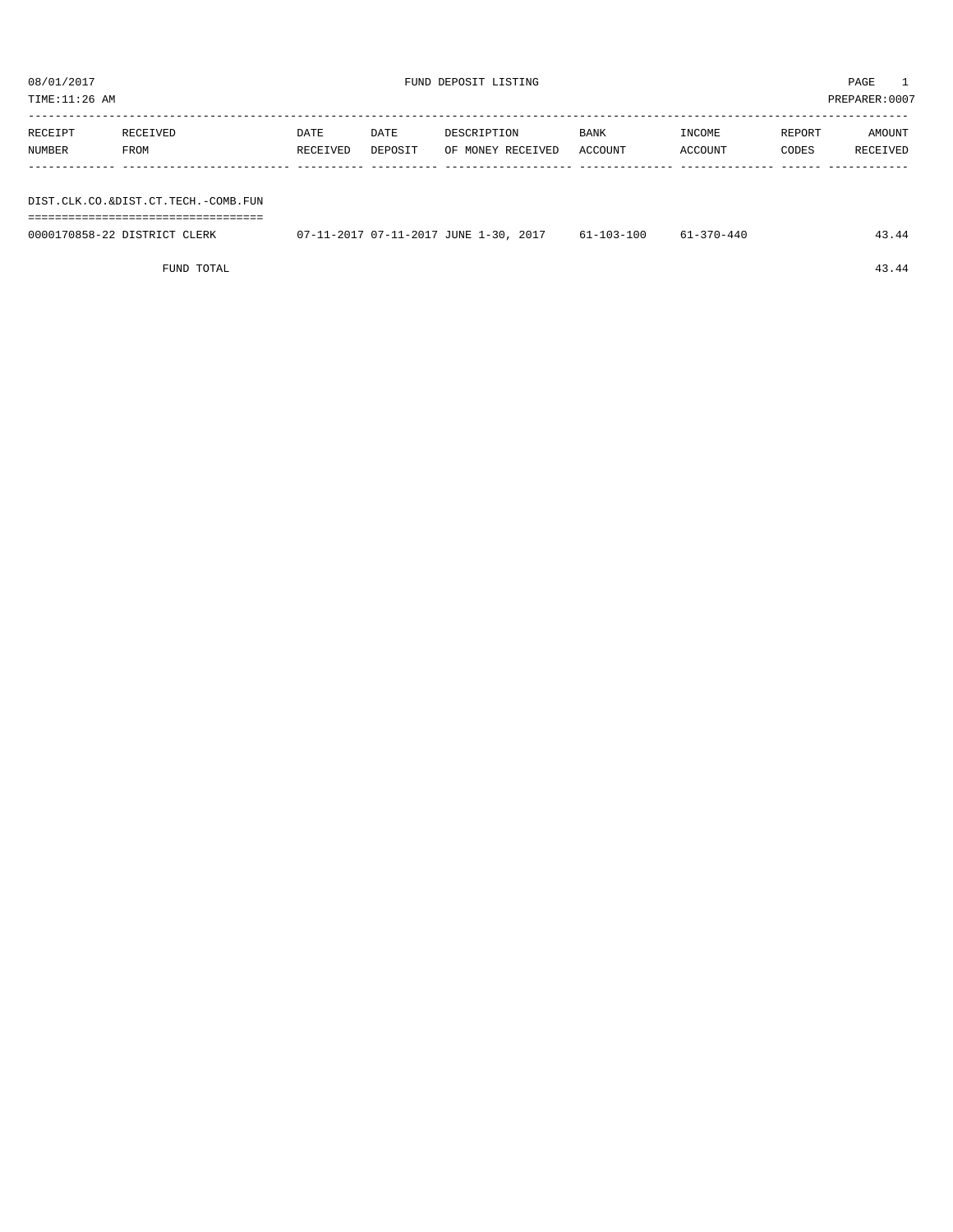TIME:11:26 AM PREPARER:0007

| RECEIPT | RECEIVED                            | DATE     | DATE    | DESCRIPTION       | <b>BANK</b> | INCOME  | REPORT | AMOUNT   |
|---------|-------------------------------------|----------|---------|-------------------|-------------|---------|--------|----------|
| NUMBER  | FROM                                | RECEIVED | DEPOSIT | OF MONEY RECEIVED | ACCOUNT     | ACCOUNT | CODES  | RECEIVED |
|         |                                     |          |         |                   |             |         |        |          |
|         |                                     |          |         |                   |             |         |        |          |
|         | DIST.CLK.COURT RECORDS PRESERVATION |          |         |                   |             |         |        |          |
|         |                                     |          |         |                   |             |         |        |          |

| ------------------------------------- |  |
|---------------------------------------|--|
| ------------------------------------  |  |
|                                       |  |
|                                       |  |

| 0000170845-20 LEGEND BANK    | 07-08-2017 07-08-2017 JUNE 2017 INTEREST 62-103-100 |                  | $62 - 360 - 100$ | 1.56   |
|------------------------------|-----------------------------------------------------|------------------|------------------|--------|
| 0000170858-23 DISTRICT CLERK | 07-11-2017 07-11-2017 JUNE 1-30, 2017               | $62 - 103 - 100$ | 62-370-133       | 323.62 |

FUND TOTAL 325.18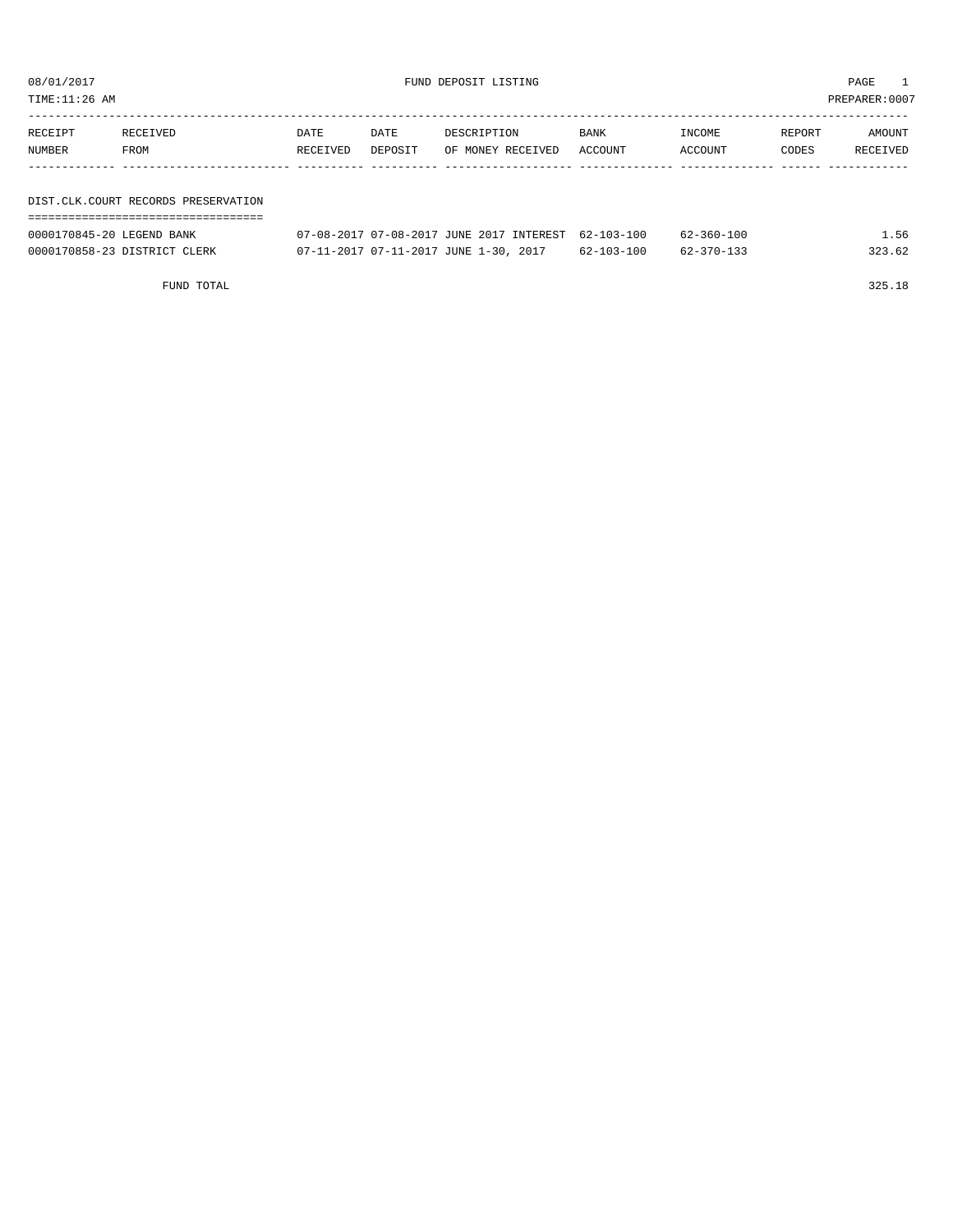| TIME:11:26 AM     |          |          |         |                   |             |         |        | PREPARER:0007 |
|-------------------|----------|----------|---------|-------------------|-------------|---------|--------|---------------|
|                   |          |          |         |                   |             |         |        |               |
| RECEIPT           | RECEIVED | DATE     | DATE    | DESCRIPTION       | <b>BANK</b> | INCOME  | REPORT | AMOUNT        |
| NUMBER            | FROM     | RECEIVED | DEPOSIT | OF MONEY RECEIVED | ACCOUNT     | ACCOUNT | CODES  | RECEIVED      |
|                   |          |          |         |                   |             |         |        |               |
|                   |          |          |         |                   |             |         |        |               |
| RIGHT OF WAY FUND |          |          |         |                   |             |         |        |               |
|                   |          |          |         |                   |             |         |        |               |

| 0000170826-08 TEXPOOL     | 1-2017 07-01-2017 JUNE 2017 INTEREST     | 70-103-175       | $70 - 360 - 100$ | 58.47 |
|---------------------------|------------------------------------------|------------------|------------------|-------|
| 0000170845-21 LEGEND BANK | 07-08-2017 07-08-2017 JUNE 2017 INTEREST | $70 - 103 - 100$ | $70 - 360 - 100$ | 07    |

FUND TOTAL 59.44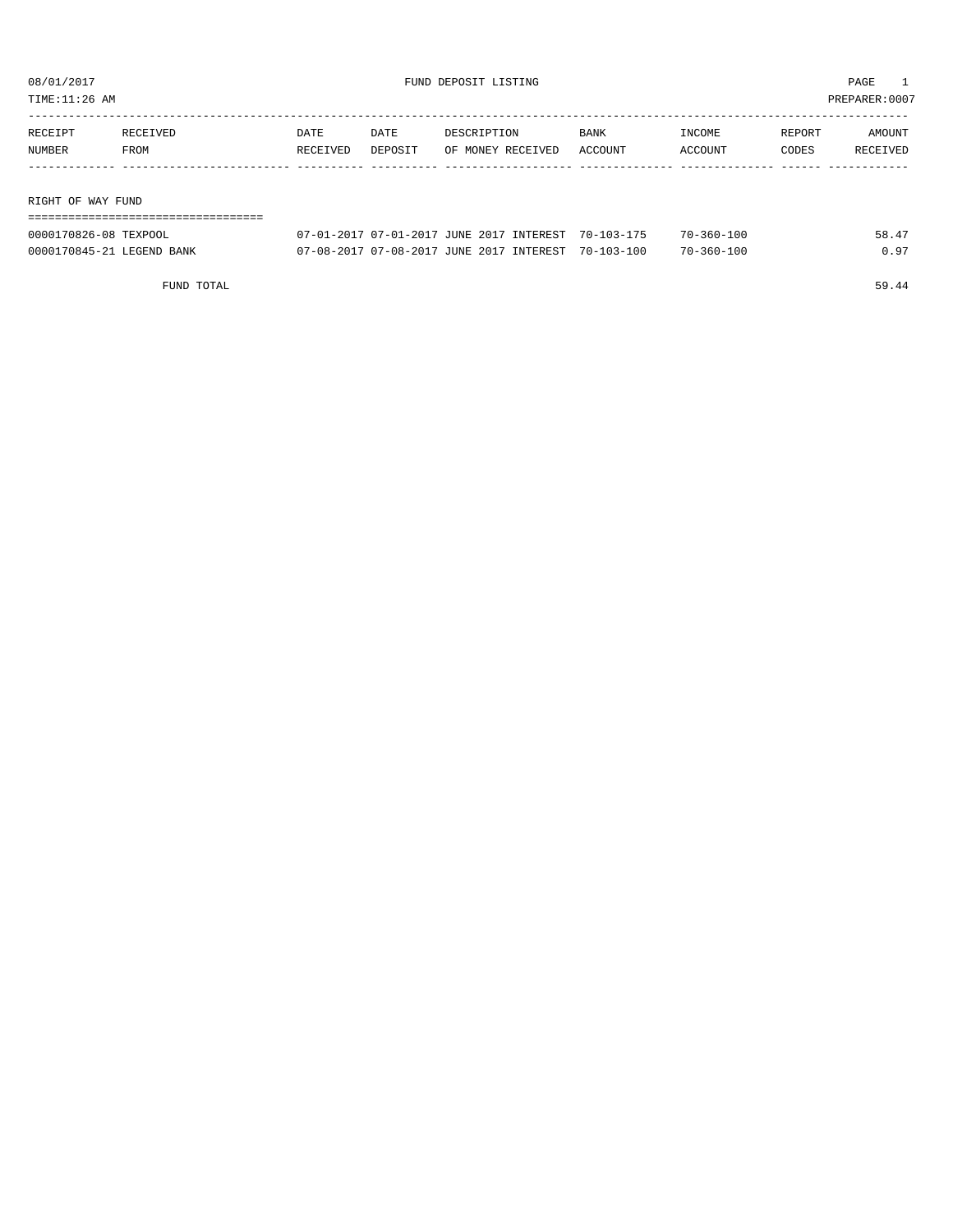08/01/2017 FUND DEPOSIT LISTING PAGE 1

| RECEIPT | <b>RECEIVED</b> | DATE     | DATE    | DESCRIPTION       | <b>BANK</b> | INCOME  | <b>REPORT</b> | AMOUNT          |
|---------|-----------------|----------|---------|-------------------|-------------|---------|---------------|-----------------|
| NUMBER  | FROM            | RECEIVED | DEPOSIT | OF MONEY RECEIVED | ACCOUNT     | ACCOUNT | CODES         | <b>RECEIVED</b> |
|         |                 |          |         |                   |             |         |               |                 |

JUVENILE PROBATION

===================================

| 0000170828-01 JUVENILE PROBATION |                                          | 07-03-2017 07-03-2017 PID-2189 DEFERRED |                                                      | 87-103-187       | $87 - 340 - 575$ | 9.00   |
|----------------------------------|------------------------------------------|-----------------------------------------|------------------------------------------------------|------------------|------------------|--------|
| 0000170828-02 JUVENILE PROBATION |                                          |                                         | 07-03-2017 07-03-2017 PID-2189 JOINT REST 87-103-187 |                  | $87 - 340 - 576$ | 191.00 |
| 0000170829-01 JUVENILE PROBATION |                                          |                                         | 07-03-2017 07-03-2017 PID-2203 RESTITUTIO 87-103-187 |                  | $87 - 340 - 576$ | 25.00  |
| 0000170841-01 JUVENILE PROBATION | 07-06-2017 07-06-2017 PID-2197 DEFERRED  |                                         |                                                      | 87-103-187       | $87 - 340 - 575$ | 10.00  |
| 0000170842-01 JUVENILE PROBATION |                                          |                                         | 07-06-2017 07-06-2017 PID-2188 JOINT REST 87-103-187 |                  | $87 - 340 - 576$ | 100.00 |
| 0000170843-01 JUVENILE PROBATION | 07-06-2017 07-06-2017 PID-2195 DEFERRED  |                                         |                                                      | 87-103-187       | $87 - 340 - 575$ | 10.00  |
| 0000170844-01 JUVENILE PROBATION | 07-06-2017 07-06-2017 PID-2194 DEFERRED  |                                         |                                                      | $87 - 103 - 187$ | $87 - 340 - 575$ | 10.00  |
| 0000170868-01 JUVENILE PROBATION |                                          |                                         | 07-17-2017 07-17-2017 PID-2168 COURT COST            | 87-103-187       | $87 - 340 - 577$ | 10.00  |
| 0000170868-02 JUVENILE PROBATION | 07-17-2017 07-17-2017 PID-2168 PROBATION |                                         |                                                      | 87-103-187       | $87 - 340 - 575$ | 10.00  |
| 0000170905-01 JUVENILE PROBATION | 07-28-2017 07-28-2017 PID-2197 DEFERRED  |                                         |                                                      | $87 - 103 - 187$ | $87 - 340 - 575$ | 20.00  |
|                                  |                                          |                                         |                                                      |                  |                  |        |

FUND TOTAL 395.00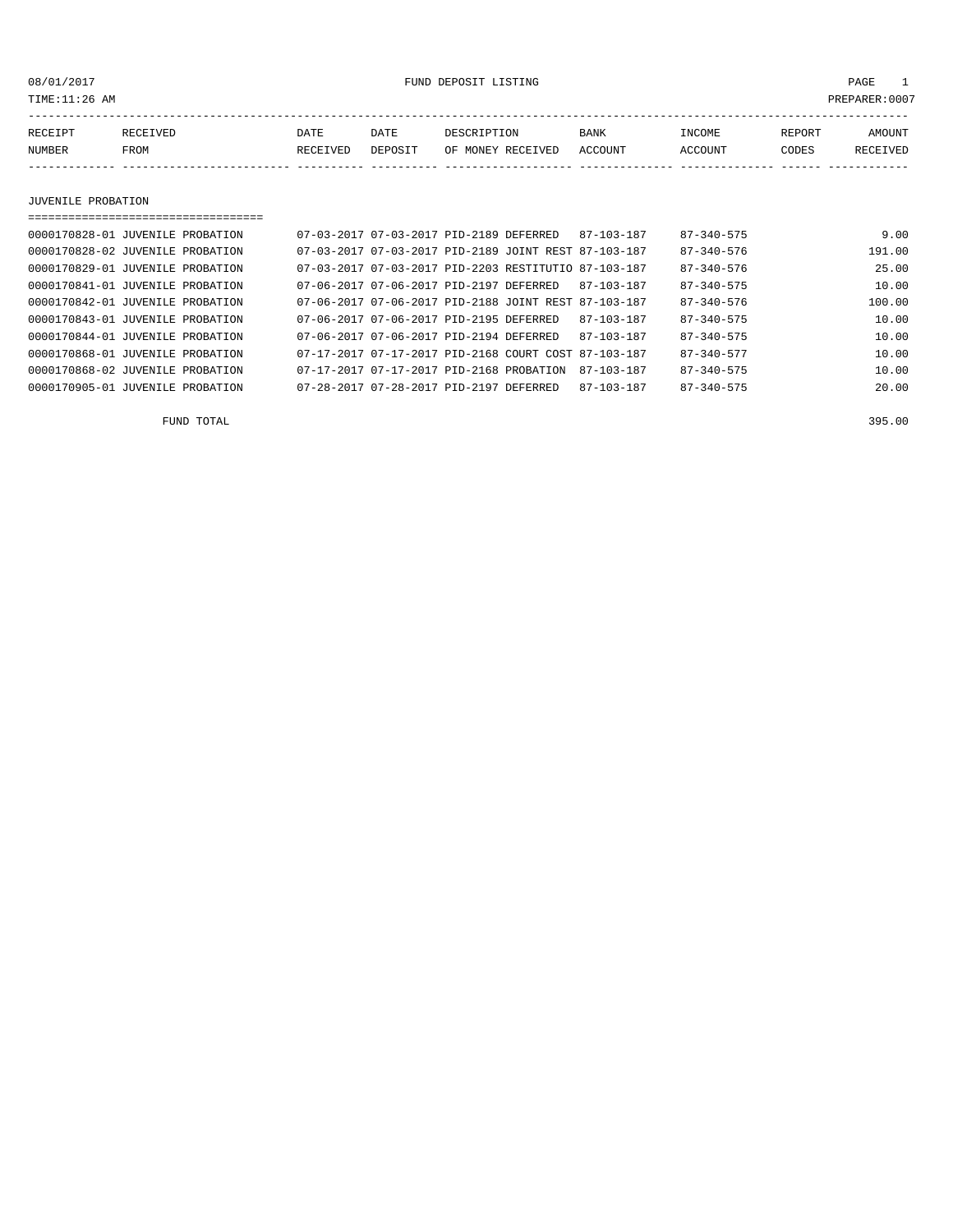08/01/2017 FUND DEPOSIT LISTING PAGE 1

| RECEIPT | <b>RECEIVED</b> | DATE            | DATE    | DESCRIPTION       | <b>BANK</b> | <b>TNCOME</b> | REPORT | AMOUNT          |
|---------|-----------------|-----------------|---------|-------------------|-------------|---------------|--------|-----------------|
| NUMBER  | FROM            | <b>RECEIVED</b> | DEPOSIT | OF MONEY RECEIVED | ACCOUNT     | ACCOUNT       | CODES  | <b>RECEIVED</b> |
|         |                 |                 |         |                   |             |               |        |                 |

### TEXAS JUVENILE JUSTICE DEPT.

| ================================== |                                                      |                  |                  |           |
|------------------------------------|------------------------------------------------------|------------------|------------------|-----------|
| 0000170845-28 LEGEND BANK          | 07-08-2017 07-08-2017 JUNE 2017 INTEREST             | 89-103-992       | $89 - 360 - 189$ | 1.01      |
| 0000170871-01 GOVERNOR - FISCAL    | 07-17-2017 07-17-2017 STRUCTURED FAMILY T 89-103-689 |                  | $89 - 330 - 908$ | 11,714.34 |
| 0000170909-01 T.J.J.D.             | 07-31-2017 07-31-2017 MENTAL HEALTH                  | 89-103-998       | 89-330-919       | 1,404.00  |
| 0000170909-02 T.J.J.D.             | 07-31-2017 07-31-2017 COMM. DIV.                     | $89 - 103 - 997$ | $89 - 330 - 918$ | 1,259.00  |
| $0.000170909 - 0.3$ T.J.J.D.       | 07-31-2017 07-31-2017 PRE/POST                       | $89 - 103 - 996$ | $89 - 330 - 917$ | 1,196.00  |
| 0000170909-04 T.J.J.D.             | 07-31-2017 07-31-2017 COMM. PROG.                    | $89 - 103 - 994$ | 89-330-916       | 6,341.00  |
| 0000170909-05 T.J.J.D.             | 07-31-2017 07-31-2017 BASIC                          | $89 - 103 - 993$ | $89 - 330 - 915$ | 10,042.00 |

FUND TOTAL 31,957.35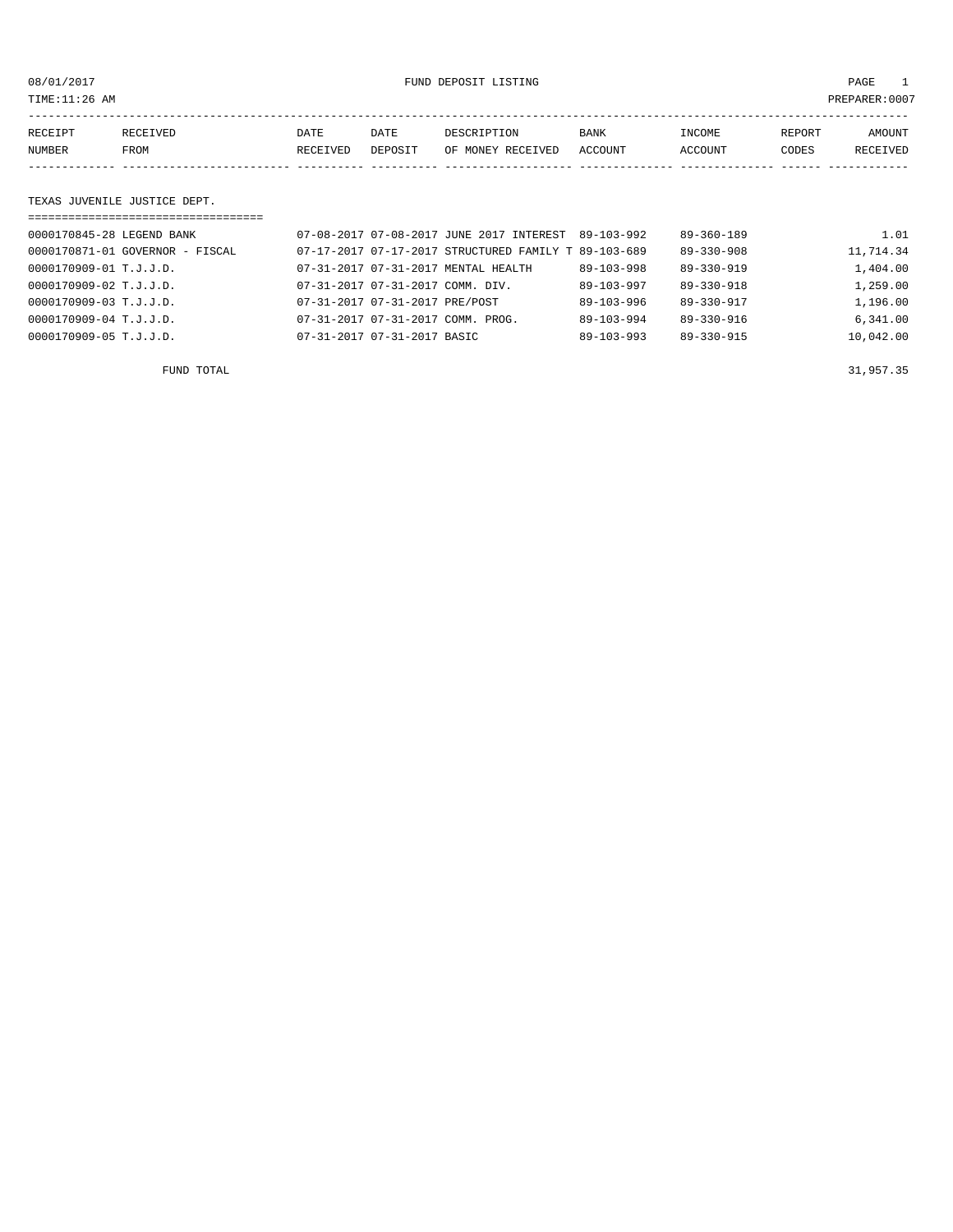TIME:11:26 AM PREPARER:0007

| RECEIPT | RECEIVED | DATE     | DATE    | DESCRIPTION       | BANK    | INCOME  | REPORT | AMOUNT   |
|---------|----------|----------|---------|-------------------|---------|---------|--------|----------|
| NUMBER  | FROM     | RECEIVED | DEPOSIT | OF MONEY RECEIVED | ACCOUNT | ACCOUNT | CODES  | RECEIVED |
|         |          |          |         |                   |         |         |        |          |
|         |          |          |         |                   |         |         |        |          |

#### STATZER FUND

| 0000170826-09 TEXPOOL     | 07-01-2017 07-01-2017 JUNE 2017 INTEREST 92-103-175 | $92 - 360 - 100$ | 28.49 |
|---------------------------|-----------------------------------------------------|------------------|-------|
| 0000170845-22 LEGEND BANK | 07-08-2017 07-08-2017 JUNE 2017 INTEREST 92-103-100 | $92 - 360 - 100$ | 0.22  |

FUND TOTAL 28.71